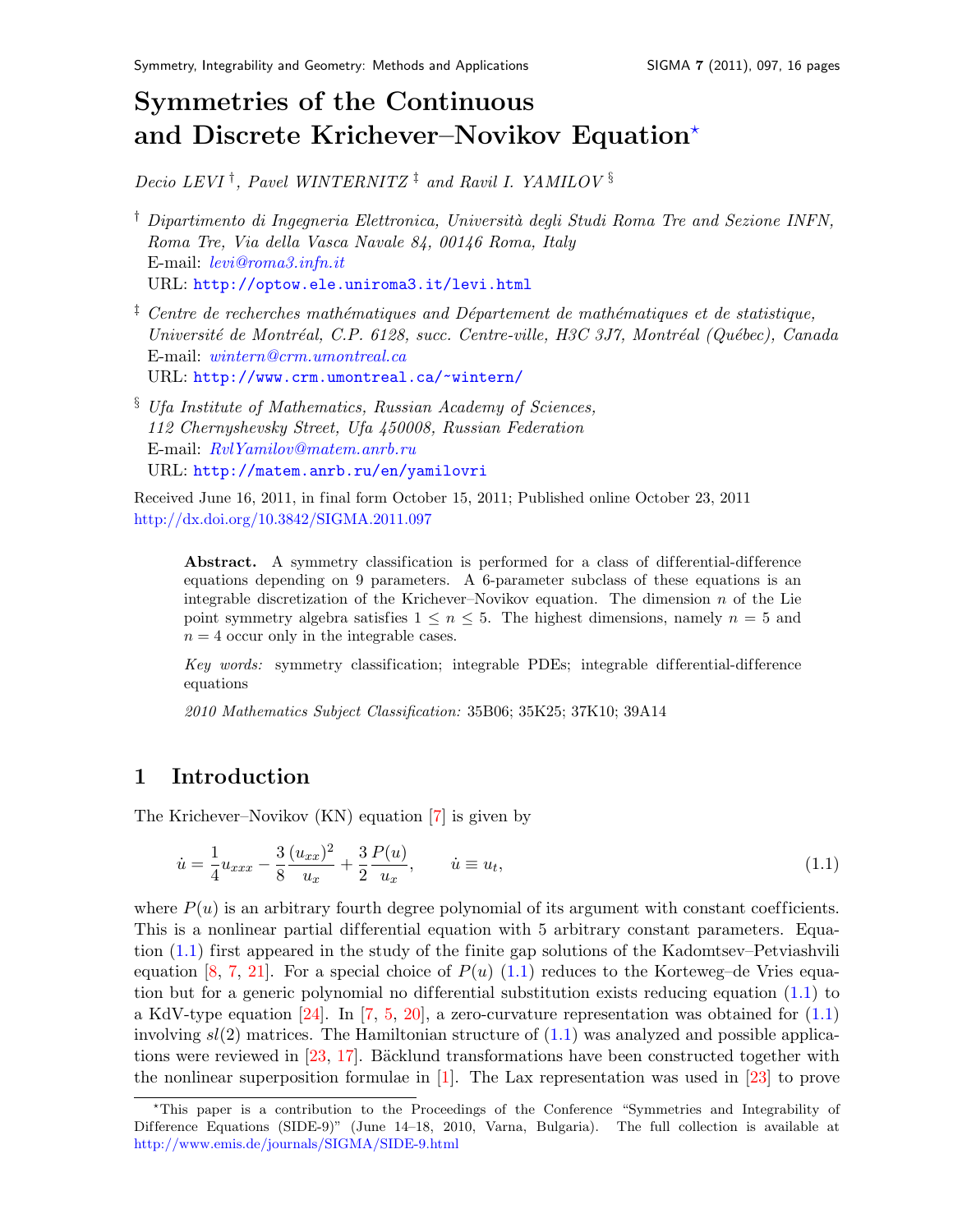that  $(1.1)$  has conservation laws. In  $\boxed{3}$  the authors considered a generalization of  $(1.1)$  in which the polynomial  $P(u)$  is an arbitrary function of u and studied its symmetry classification.

In 1983 Yamilov [\[30\]](#page-15-0) introduced an integrable discretization of the Krichever–Novikov equation (the YdKN equation):

<span id="page-1-0"></span>
$$
\dot{u}_n \equiv u_{n,t} = f_n = \frac{S_n}{u_{n+1} - u_{n-1}},\tag{1.2}
$$

where the polynomial  $S_n$  is given by

<span id="page-1-1"></span>
$$
S_n = P_n u_{n+1} u_{n-1} + Q_n (u_{n+1} + u_{n-1}) + R_n,
$$
  
\n
$$
P_n = \alpha u_n^2 + 2\beta u_n + \gamma, \qquad Q_n = \beta u_n^2 + \lambda u_n + \delta, \qquad R_n = \gamma u_n^2 + 2\delta u_n + \omega.
$$
\n(1.3)

This is a differential-difference equation with 6 arbitrary constant parameters. By carrying out the continuous limit, we get the Krichever–Novikov equation [\(1.1\)](#page-0-1) [\[30\]](#page-15-0) (see Section [2](#page-2-0) below).

The YdKN equation has been obtained as a result of a classification of differential-difference equations of the form  $\dot{u}_n = f(u_{n-1}, u_n, u_{n+1})$  with no explicit n and t dependence [\[30,](#page-15-0) [31\]](#page-15-1) that allow at least two conservation laws (or one conservation law and one generalized symmetry) of a high enough order. In the general case, when all parameters are different from zero, [\(1.2\)](#page-1-0), [\(1.3\)](#page-1-1) is the only example in the complete list of Volterra type equations which cannot be transformed by Miura transformations into the Volterra or Toda lattice equation [\[31\]](#page-15-1). Recently it has been observed that most of the known integrable discrete equations on square lattices are closely related to the YdKN equation in the sense that they generate Bäcklund transformations of the YdKN equation [\[10,](#page-14-10) [27,](#page-15-2) [16\]](#page-14-11). An L−A pair for the YdKN equation has been constructed in [\[27\]](#page-15-2).

A generalization of the YdKN equation (GYdKN) introduced by D. Levi and R. Yamilov in  $[15]$  has the same form  $(1.2)$ ,  $(1.3)$ , but with *n*-dependent coefficients:

<span id="page-1-4"></span>
$$
P_n = \alpha u_n^2 + 2\beta_n u_n + \gamma_n, \qquad Q_n = \beta_{n+1} u_n^2 + \lambda u_n + \delta_{n+1},
$$
  
\n
$$
R_n = \gamma_{n+1} u_n^2 + 2\delta_n u_n + \omega.
$$
\n(1.4)

Here  $\beta_n$ ,  $\gamma_n$ ,  $\delta_n$  are two-periodic, i.e. can be written in the form

<span id="page-1-5"></span>
$$
\beta_n = \beta + \hat{\beta}(-1)^n, \qquad \gamma_n = \gamma + \hat{\gamma}(-1)^n, \qquad \delta_n = \delta + \hat{\delta}(-1)^n. \tag{1.5}
$$

Thus the GYdKN equation depends on 9 arbitrary constant parameters. It has been shown in [\[15\]](#page-14-12) that the GYdKN equation satisfies the lowest integrability conditions in the generalized symmetry classification of Volterra type equations. Both YdKN and GYdKN equations are integrable in the sense that they possess master symmetries [\[2\]](#page-14-13) and therefore they have infinite hierarchies of generalized symmetries and conservation laws. The GYdKN equation is also closely related to non-autonomous discrete equations on square lattices [\[29\]](#page-15-3). It is worth mentioning here that this generalization does not allow a continuous limit to the Krichever–Novikov equation or any of its generalizations.

Extensions of the YdKN, which in the continuous limit reduce to the KN equation or its generalizations can be obtained by choosing  $P_n$ ,  $Q_n$  and  $R_n$  as arbitrary t-independent functions of  $u_n$ . An interesting extension of the YdKN equation is given by the equation

<span id="page-1-3"></span><span id="page-1-2"></span>
$$
u_{n,t} \equiv \dot{u}_n = \frac{P(u_n)u_{n+1}u_{n-1} + Q(u_n)(u_{n+1} + u_{n-1}) + R(u_n)}{u_{n+1} - u_{n-1}},
$$
\n(1.6)

$$
P(u_n) = \alpha u_n^2 + 2\beta u_n + \gamma, \qquad Q(u_n) = \hat{\beta} u_n^2 + \lambda u_n + \delta, \qquad R(u_n) = \hat{\gamma} u_n^2 + 2\hat{\delta} u_n + \omega, \tag{1.7}
$$

where  $\alpha, \ldots, \omega$  are 9 real constants, at least one of them nonzero. We will call [\(1.6\)](#page-1-2) the EYdKN (extended YdKN). Like the GYdKN the EYdKN equation depends on 9 constant coefficients. By choosing  $\hat{\beta} = \beta$ ,  $\hat{\gamma} = \gamma$ ,  $\hat{\delta} = \delta$  it reduces to the YdKN equation.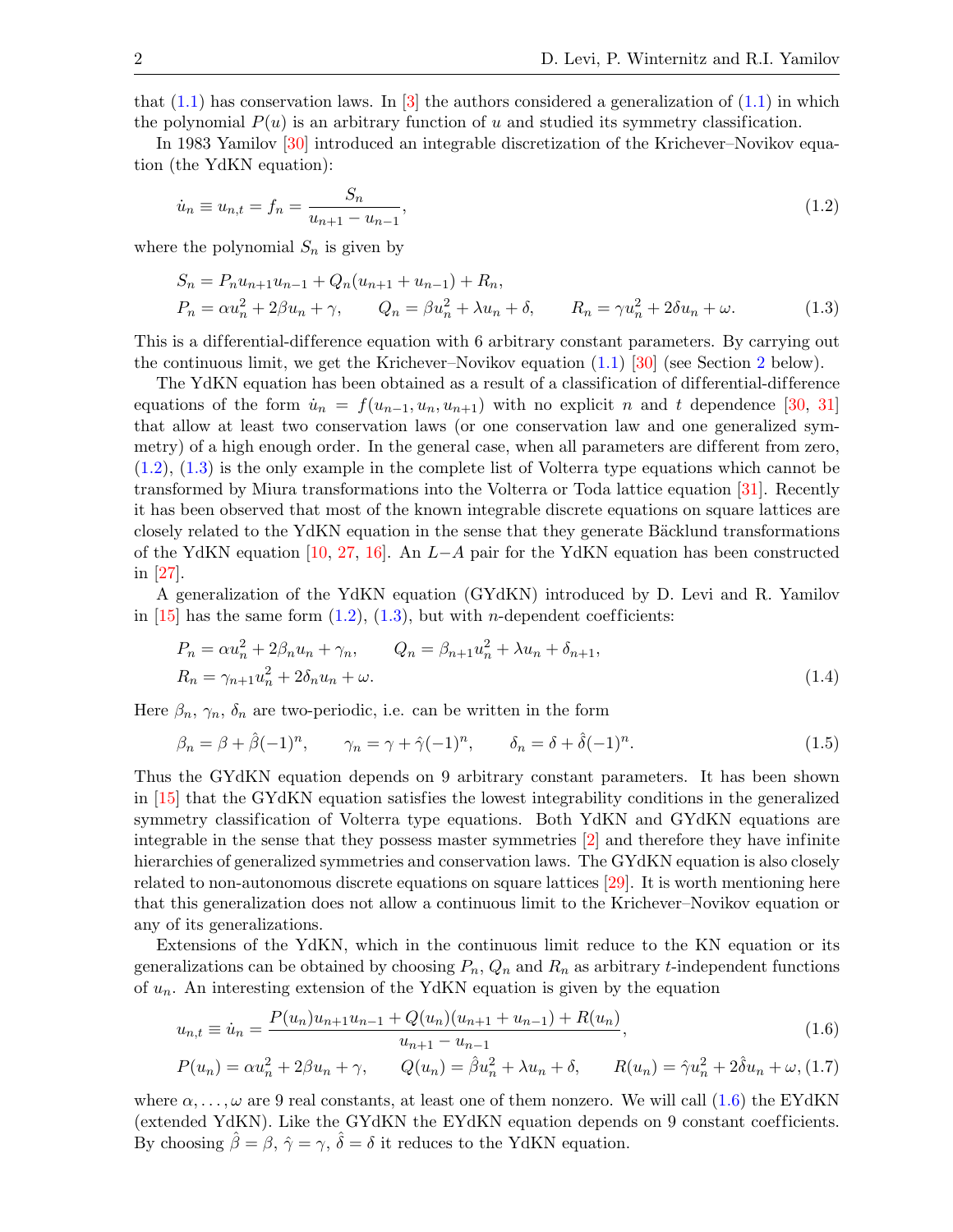In Section [2](#page-2-0) we first take the continous limit of a generalized YdKN equation and then calculate the Lie point symmetries of the obtained (continuous) generalized Krichever–Novikov equation [\(1.1\)](#page-0-1) in which  $f(u) \equiv P(u)$  is an arbitrary function. Sections [3](#page-4-0) and [4](#page-7-0) are devoted to a symmetry classification of the EYdKN equation for which  $P(u_n)$ ,  $Q(u_n)$  and  $R(u_n)$  are restricted to being second order polynomials. This includes the integrable YdKN equation as a subcase. Some conclusions and future outlook are presented in Section 5.

## <span id="page-2-0"></span>2 Continuous limit of a generalized YdKN equation and its Lie point symmetries

#### 2.1 The continuous limit

Let us look for the continuous limit of a generalization of the YdKN equation  $(1.2)$ ,  $(1.3)$ . Here, for the sake of simplicity of notation we take  $P(u_n)$ ,  $Q(u_n)$  and  $R(u_n)$  as arbitrary functions of their argument. We carry out the continuous limit generalizing the procedure used in [\[30\]](#page-15-0).

First of all we redefine the functions  $P(u_n)$ ,  $Q(u_n)$  and  $R(u_n)$ 

$$
P(u_n) = \tilde{P}(u_n) + k, \qquad Q(u_n) = \tilde{Q}(u_n) - ku_n, \qquad R(u_n) = \tilde{R}(u_n) + ku_n^2,
$$

where  $k$  is an arbitrary constant. We introduce a small parameter  $h$ , the lattice spacing, by putting

$$
\tilde{P}(u_n) = 2hF(v(x,t)), \qquad \tilde{Q}(u_n) = 2hG(v(x,t)), \qquad \tilde{R}(u_n) = 2hH(v(x,t)),
$$
  

$$
u_n(t) = v(x,t), \qquad x = nh + 6\frac{t}{h^2}, \qquad k = -\frac{12}{h^3}.
$$

Taking the limit,  $h \to 0$  and  $n \to \infty$  with nh finite, we get

$$
v_t = v_{xxx} - \frac{3}{2} \frac{v_{xx}^2}{v_x} + \frac{v^2 F(v) + 2vG(v) + H(v)}{v_x} + \mathcal{O}(h^2).
$$

Putting  $v^2 F(v) + 2vG(v) + H(v) = f(v)$  and replacing  $v(x, t)$  by  $u(x, t)$  we obtain the "generalized" Krichever–Novikov equation"

<span id="page-2-1"></span>
$$
u_t = u_{xxx} - \frac{3}{2} \frac{(u_{xx})^2}{u_x} + \frac{f(u)}{u_x}.
$$
\n(2.1)

Rescaling and restricting the arbitrary function  $f(u)$  to a fourth order polynomial we obtain the Krichever–Novikov equation [\(1.1\)](#page-0-1).

### 2.2 Lie point symmetries of the continuous generalized Krichever–Novikov equation

For comparison with the extended YdKN equation [\(1.7\)](#page-1-3) we present a symmetry classification of  $(2.1)$ , thus completing the partial classification performed in  $[3]$ .

Equation [\(2.1\)](#page-2-1) is form-invariant under "allowed transformations" that only change the form of  $f(u)$ . These include Möbius transformations of the dependent variable u and a simultaneous rescaling of  $x$  and  $t$ 

<span id="page-2-2"></span>
$$
u = \frac{\alpha \tilde{u} + \beta}{\gamma \tilde{u} + \delta}, \qquad \alpha \delta - \beta \delta \neq 0, \qquad t = k^3 \tilde{t}, \qquad x = k \tilde{x}.
$$
 (2.2)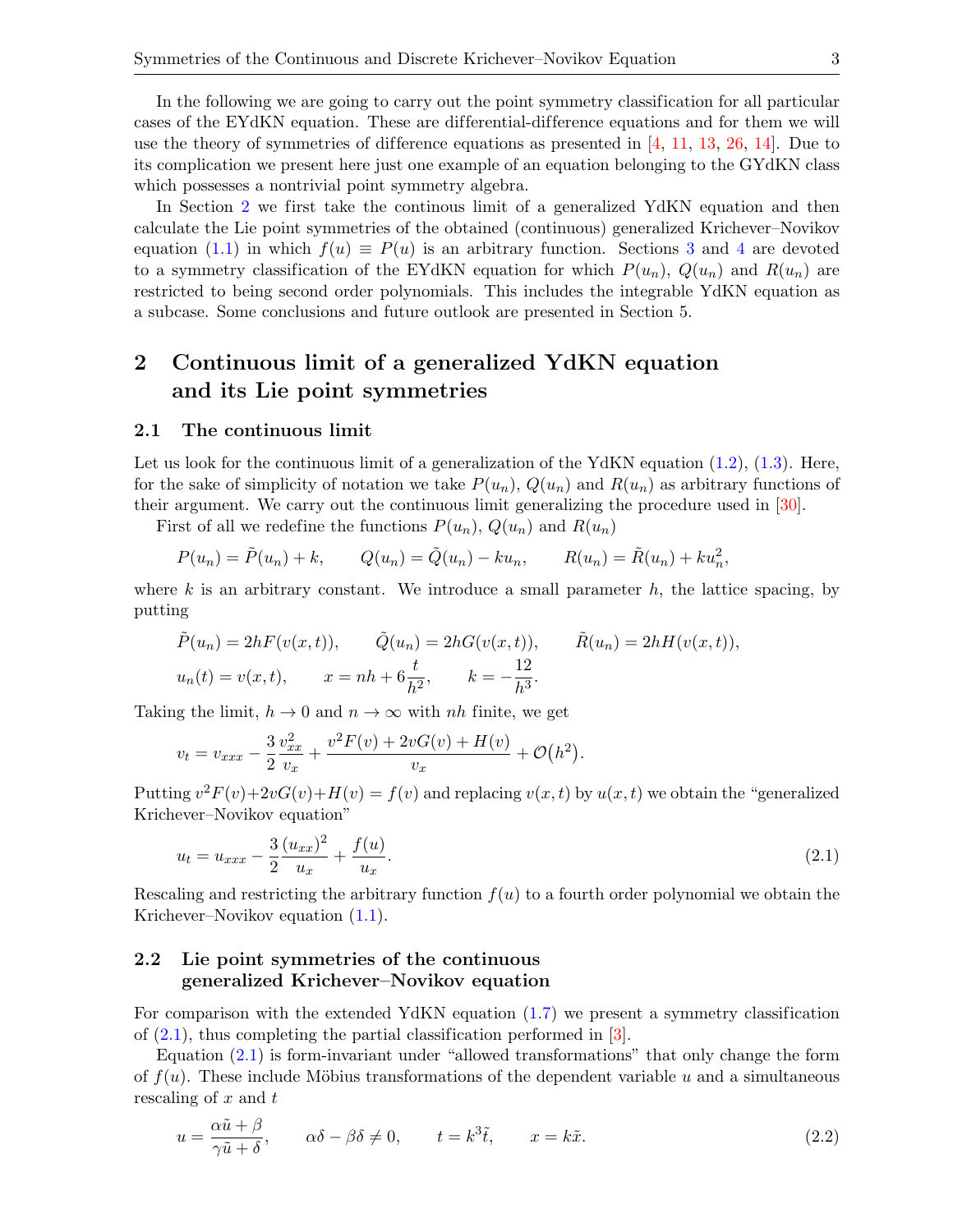The function  $f(u)$  transforms into

<span id="page-3-3"></span>
$$
\tilde{f}(\tilde{u}) = \frac{k^4}{(\alpha \delta - \beta \gamma)^2} f\left(\frac{\alpha u + \beta}{\gamma u + \delta}\right) (\gamma u + \delta)^4.
$$
\n(2.3)

We shall classify  $(2.1)$  into symmetry classes under the action of the group of allowed transformations [\(2.2\)](#page-2-2). The "group of allowed transformations" is sometimes also called the "equivalence group" of the equation.

We write a general element of the symmetry algebra of  $(2.1)$  in the form

<span id="page-3-0"></span>
$$
X = \tau(x, t, u)\partial_t + \xi(x, t, u)\partial_x + \phi(x, t, u)\partial_u.
$$
\n(2.4)

Requiring that the third prolongation  $pr^{(3)}X$  of [\(2.4\)](#page-3-0) should annihilate [\(2.1\)](#page-2-1) on the solution set, we obtain 9 determining equations for the coefficients  $\tau$ ,  $\xi$  and  $\phi$ . The first 8 of them are elementary and imply

$$
\tau = \tau_1 t + \tau_0
$$
,  $\xi = \frac{1}{3}\tau_1 x + \xi_0$ ,  $\phi = \phi_2 u^2 + \phi_1 u + \phi_0$ ,

where  $\tau_0$ ,  $\tau_1$ ,  $\xi_0$ ,  $\phi_2$ ,  $\phi_1$  and  $\phi_0$  are constants. The remaining determining equation implies that the function  $f(u)$  figuring in [\(2.1\)](#page-2-1) must satisfy the following first order ODE:

<span id="page-3-1"></span>
$$
\left(\phi_2 u^2 + \phi_1 u + \phi_0\right) \frac{df}{du} + \left[-4\phi_2 u + \frac{4}{3}\tau_1 - 2\phi_1\right] f = 0. \tag{2.5}
$$

A symmetry analysis of  $(2.1)$  thus boils down to analyzing all possible solutions of  $(2.5)$ .

First of all  $(2.5)$  does not contain  $\tau_0$  and  $\xi_0$ . This is just a reflection of the obvious fact that  $(2.1)$  does not depend explicitly on t and x and is hence invariant under time and space translations for any function  $f(u)$ . They are generated by

<span id="page-3-2"></span>
$$
P_0 = \partial_t, \qquad P_1 = \partial_x,\tag{2.6}
$$

respectively.

Let us now assume that at least one of the coefficients  $\phi_0$ ,  $\phi_1$  $\phi_1$ ,  $\phi_2$  or  $\tau_1$  is nonzero. In Table 1 we present representatives of all classes of functions  $f(u)$  for which the symmetry algebra L of [\(2.1\)](#page-2-1) is larger than [\(2.6\)](#page-3-2). We have  $2 < \dim L \leq 6$  in all cases. The classification is under the allowed transformations [\(2.2\)](#page-2-2), [\(2.3\)](#page-3-3). The following cases occur, depending on the properties of the polynomial

$$
\phi(u) = \phi_2 u^2 + \phi_1 u + \phi_0.
$$

1.  $\phi_2 \neq 0$ ,  $\phi(u) = 0$  has complex roots  $u_{1,2} = r \pm i s$ ,  $s > 0$ . After an allowed transformation the solution is

$$
f(u) = f_0(1 + u^2)^2 e^{p \arctan u}
$$
,  $f_0 = \pm 1$ ,

with  $p \in \mathbb{R}$ ;  $p = 0$  is a special case.

2.  $\phi_2 \neq 0, \, \phi(u) = 0$  has two real roots  $u_1 < u_2$ ,

<span id="page-3-4"></span>
$$
f(u) = f_0(u+1)^p(u-1)^{4-p}, \qquad f_0 = \pm 1. \tag{2.7}
$$

Since p and  $4-p$  are equivalent, we can restrict to the case  $2 \leq p < \infty$ . The case  $p = 2$  is again special. For  $p = 2, 3, 4$  [\(2.7\)](#page-3-4) is a fourth order polynomial.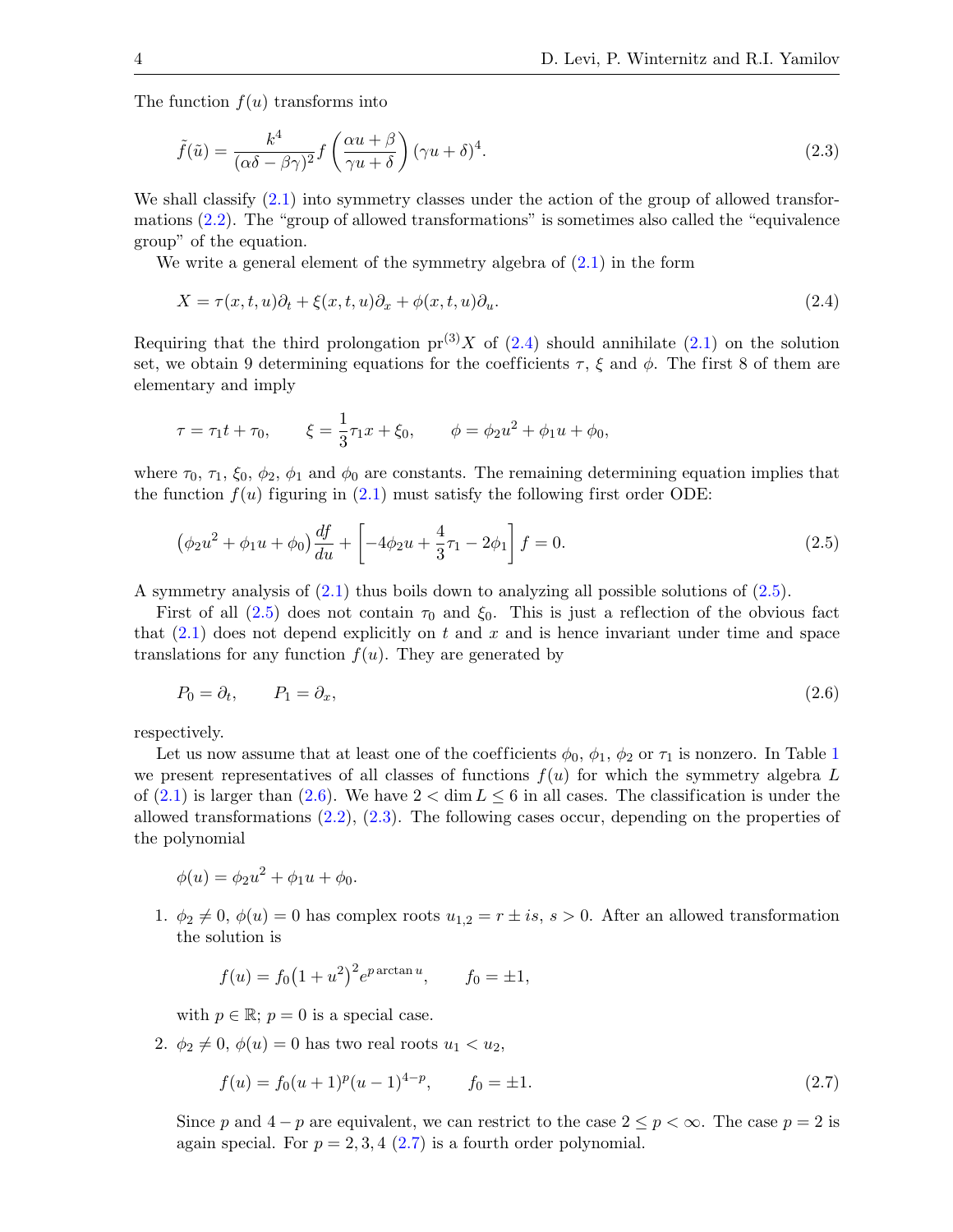<span id="page-4-1"></span>

| $N_0$ | f(u)                         | $\dim L$ | Basis elements of symmetry algebra L                                             |
|-------|------------------------------|----------|----------------------------------------------------------------------------------|
|       |                              | 6        | $P_0, P_1, D, U_0, U_1, U_2$                                                     |
| റ     | JО                           |          | $P_0, P_1, D + \frac{2}{3}U_1, U_0$                                              |
| 3     | $f_0u^p$                     | 3        | $P_0, P_1, (p-2)D - \frac{4}{3}U_1, 2 \leq p < \infty$                           |
| 4     | $f_0e^u$                     | 3        | $P_0, P_1, D - \frac{4}{3}U_0$                                                   |
| 5     | $f_0(u^2+1)^2e^{p\arctan u}$ | 3        | $P_0, P_1, pD - \frac{4}{3}(U_2 + U_0)$                                          |
| 6     | $\int f_0(u+1)^p(u-1)^{4-p}$ | 3        | $\overline{P_0}$ , $P_1$ , $(p-2)D - \frac{2}{3}(U_2 - U_0)$ $2 \leq p < \infty$ |

**Table 1.** Symmetry classification of the continuous generalized Krichever–Novikov equation;  $f_0 = \pm 1$ , see Section [2](#page-2-0) for notation.

3.  $\phi_2 \neq 0$ ,  $\phi(u) = 0$  has a double root and we shift it to  $u_1 = u_2 = 0$ . We obtain  $f(u) =$  $f_0u^4e^{-\frac{p}{u}}$ . An allowed transformation takes this into

<span id="page-4-2"></span>
$$
f(u) = f_0 e^u, \qquad f_0 = \pm 1. \tag{2.8}
$$

4.  $\phi_2 = 0, \phi_1 \neq 0$  We obtain

 $f(u) = f_0 u^p$ ,  $f_0 = \pm 1$ .

Under an allowed transformation we have  $p \to 4 - p$  so we can restrict p to  $2 \le p < \infty$ . The case  $p = 4$  is equivalent to  $f(u) = f_0$ .

5.  $\phi_2 = 0, \, \phi_1 = 0, \, \phi_0 \neq 0$ . We reobtain [\(2.8\)](#page-4-2) or  $f(u) = f_0$ .

In Table [1](#page-4-1) we give the functions  $f(u)$  in column 2 and the basis elements of the Lie algebra in column 4. Throughout we have  $f_0 = \pm 1$  and we use the notation  $(2.6)$  and

$$
D = t\partial_t + \frac{1}{3}x\partial_x, \qquad U_0 = \partial_u, \qquad U_1 = u\partial_u, \qquad U_2 = u^2\partial_u.
$$

The Lie algebras in cases 3, 4, 5 and 6 of Table 1 are all solvable with  $\{P_0, P_1\}$  as their nilradical. The values  $p = 2$  in case 3 and 6 and  $p = 0$  in case 5 are special as the Lie algebra for these values contracts to an Abelian one.

## <span id="page-4-0"></span>3 Symmetry structure of the extended YdKN equation

#### 3.1 Allowed transformations

First of all we notice that  $(1.6)$ ,  $(1.7)$  is form-invariant under the Möbius transformation

<span id="page-4-3"></span>
$$
u_n \to \tilde{u}_n = \frac{\eta_1 u_n + \eta_2}{\eta_3 u_n + \eta_4}, \qquad \Delta = \eta_1 \eta_4 - \eta_2 \eta_3 = \pm 1,
$$
\n(3.1)

where  $\eta_i$ ,  $i = 1, \ldots, 4$  are arbitrary real constants. All such  $SL(2, \mathbb{R})$  transformations can be induced by combinations of translations  $\tilde{u}_n = u_n + \kappa$ , dilations  $\tilde{u}_n = \kappa u_n$  and the inversion  $\tilde{u}_n = 1/u_n$ . Explicitly the coefficients  $\alpha, \ldots, \omega$  of [\(1.7\)](#page-1-3) transform under a translation into

$$
\alpha^* = \alpha, \qquad \beta^* = \beta + \alpha \kappa, \qquad \hat{\beta}^* = \hat{\beta} + \alpha \kappa, \qquad \gamma^* = \gamma + 2\beta \kappa + \alpha \kappa^2,
$$
  

$$
\hat{\gamma}^* = \hat{\gamma} + 2\hat{\beta}\kappa + \alpha \kappa^2, \qquad \lambda^* = \lambda + 2(\beta + \hat{\beta})\kappa + 2\alpha \kappa^2,
$$
  

$$
\hat{\delta}^* = \hat{\delta} + (\hat{\gamma} + \lambda)\kappa + (\beta + 2\hat{\beta})\kappa^2 + \alpha \kappa^3, \qquad \delta^* = \delta + (\gamma + \lambda)\kappa + (2\beta + \hat{\beta})\kappa^2 + \alpha \kappa^3,
$$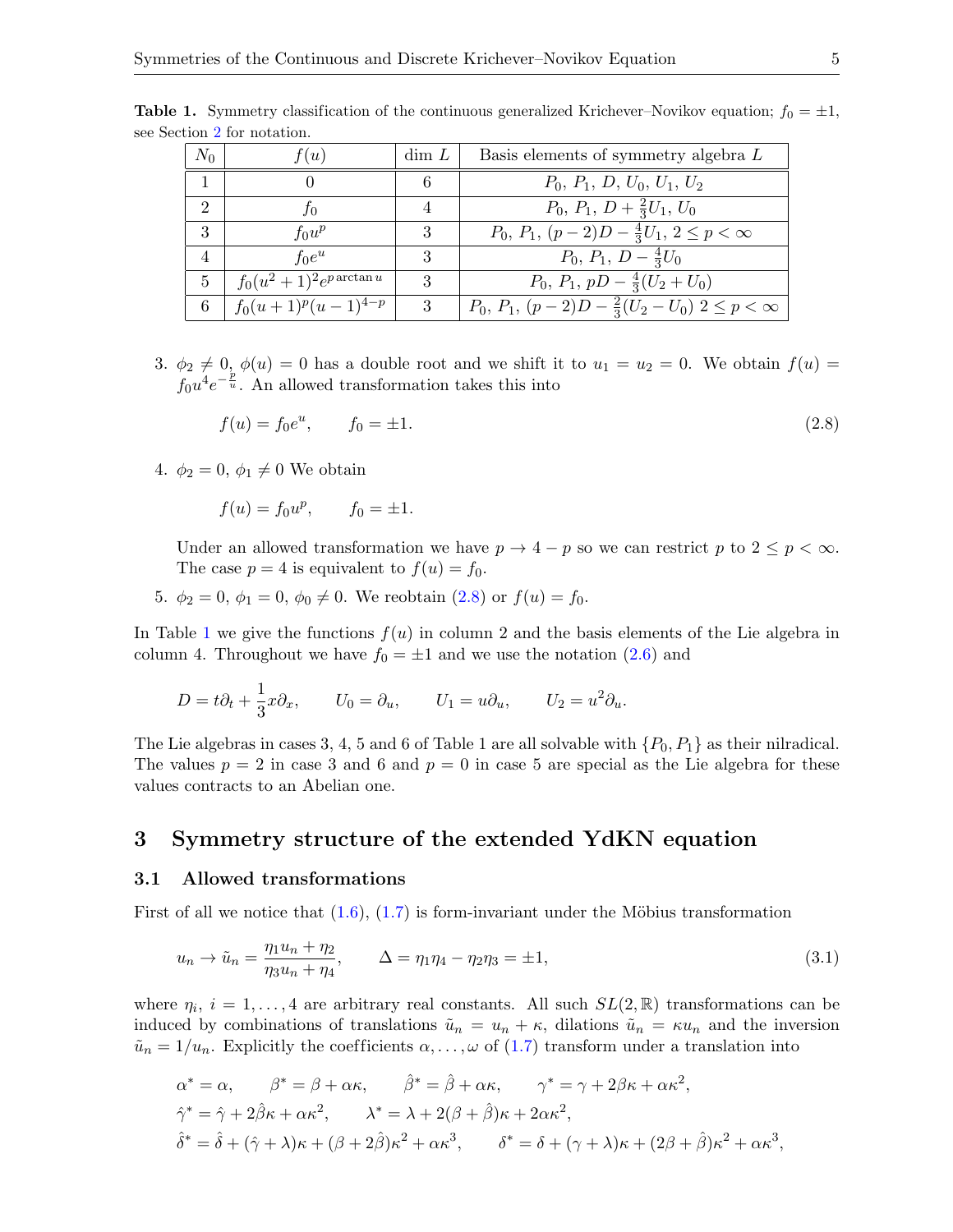<span id="page-5-0"></span>
$$
\omega^* = \omega + 2(\delta + \hat{\delta})\kappa + (\gamma + \hat{\gamma} + 2\lambda)\kappa^2 + 2(\beta + \hat{\beta})\kappa^3 + \alpha\kappa^4,\tag{3.2}
$$

under a dilation into

$$
\alpha^* = \alpha \kappa^2, \qquad \beta^* = \beta \kappa, \qquad \hat{\beta}^* = \hat{\beta} \kappa, \qquad \gamma^* = \gamma, \qquad \hat{\gamma}^* = \hat{\gamma}, \qquad \lambda^* = \lambda,
$$
  

$$
\delta^* = \delta/\kappa, \qquad \hat{\delta}^* = \hat{\delta}/\kappa, \qquad \omega^* = \omega/\kappa^2,
$$

and under the inversion into

$$
\alpha^* = \omega, \qquad \beta^* = \hat{\delta}, \qquad \hat{\beta}^* = \delta, \qquad \gamma^* = \hat{\gamma}, \qquad \hat{\gamma}^* = \gamma, \qquad \lambda^* = \lambda,
$$
  

$$
\delta^* = \hat{\beta}, \qquad \hat{\delta}^* = \beta, \qquad \omega^* = \alpha.
$$

Equation [\(1.6\)](#page-1-2) is also form-invariant under dilation of time (and invariant under time translation).

#### 3.2 Theorems simplifying the symmetry classification

First of all, we shall show that we can restrict the study of the EYdKN equation to the case  $P(u_n) \neq 0$  in [\(1.7\)](#page-1-3) and that this can be split into precisely 3 subcases.

<span id="page-5-4"></span>**Theorem 1.** Using the Möbius transformation  $(3.1)$  we can reduce the EYdKN equa-tion [\(1.6\)](#page-1-2), [\(1.7\)](#page-1-3) for  $(P_n, Q_n, R_n) \neq (0, 0, 0)$  to one of the 3 following cases:

1. 
$$
\alpha = 1, \beta = 0;
$$
  
\n2.  $\alpha = 0, \beta = 1, \gamma = 0;$   
\n $\beta + \hat{\beta} = \delta + \hat{\delta} = \gamma + \hat{\gamma} + 2\lambda = \omega = 0;$   
\n3.  $\alpha = 0, \beta = 0, \gamma = 1$  (3.3)

<span id="page-5-2"></span><span id="page-5-1"></span>
$$
\hat{\beta} = \delta = \hat{\delta} = \gamma + \lambda = \hat{\gamma} + \lambda = \omega = 0.
$$
\n(3.4)

In all cases we have  $P(u_n) \neq 0$ .

**Proof.** If  $\alpha \neq 0$  we can scale it to  $\alpha = 1$  and then transform  $\beta$  into  $\beta = 0$  by a translation of  $u_n$ .

Now assume  $\alpha = 0, \beta \neq 0$ . Up to Möbius transformations we must also assume  $\alpha^* = 0$ in  $(3.2)$ . This imposes the conditions  $(3.3)$  on the other coefficients in the EYdKN equation, otherwise we can always chose  $\kappa$  to obtain  $\alpha^* \neq 0$ . For  $\beta \neq 0$  we can again dilate to obtain  $\beta = 1$  and translate  $u_n$  to obtain  $\gamma = 0$ .

The third case corresponds to  $\alpha = \beta = 0, \gamma \neq 0$  and we dilate to obtain  $\gamma = 1$ . Condi-tions [\(3.4\)](#page-5-2) follow from the requirement  $\alpha^* = 0$ ,  $\beta^* = 0$  for all values of  $\eta_i$ ,  $i = 1, \ldots, 4$  in the Möbius transformation.

Finally, if we impose  $\alpha = \beta = \gamma = 0$  and also  $\alpha^* = \beta^* = \gamma^* = 0$  for all values  $\eta_i$ ,  $i = 1, \ldots, 4$ we obtain not only  $P(u_n) = 0$  but also  $Q(u_n) = R(u_n) = 0$ , i.e. [\(1.6\)](#page-1-2) is trivial.

Comment. A further scaling of one more parameter can be achieved using a dilation of time t. This can provide simplifications which will be discussed below in Section [4](#page-7-0) in each specific case.

<span id="page-5-5"></span>Theorem 2. The Lie algebra of local Lie point symmetries of the EYdKN equation with  $(P_n, Q_n, R_n) \neq (0, 0, 0)$  consists of vector fields of the general form

<span id="page-5-3"></span>
$$
X = \tau(t)\partial_t + \phi_n(t, u_n)\partial_{u_n} \tag{3.5}
$$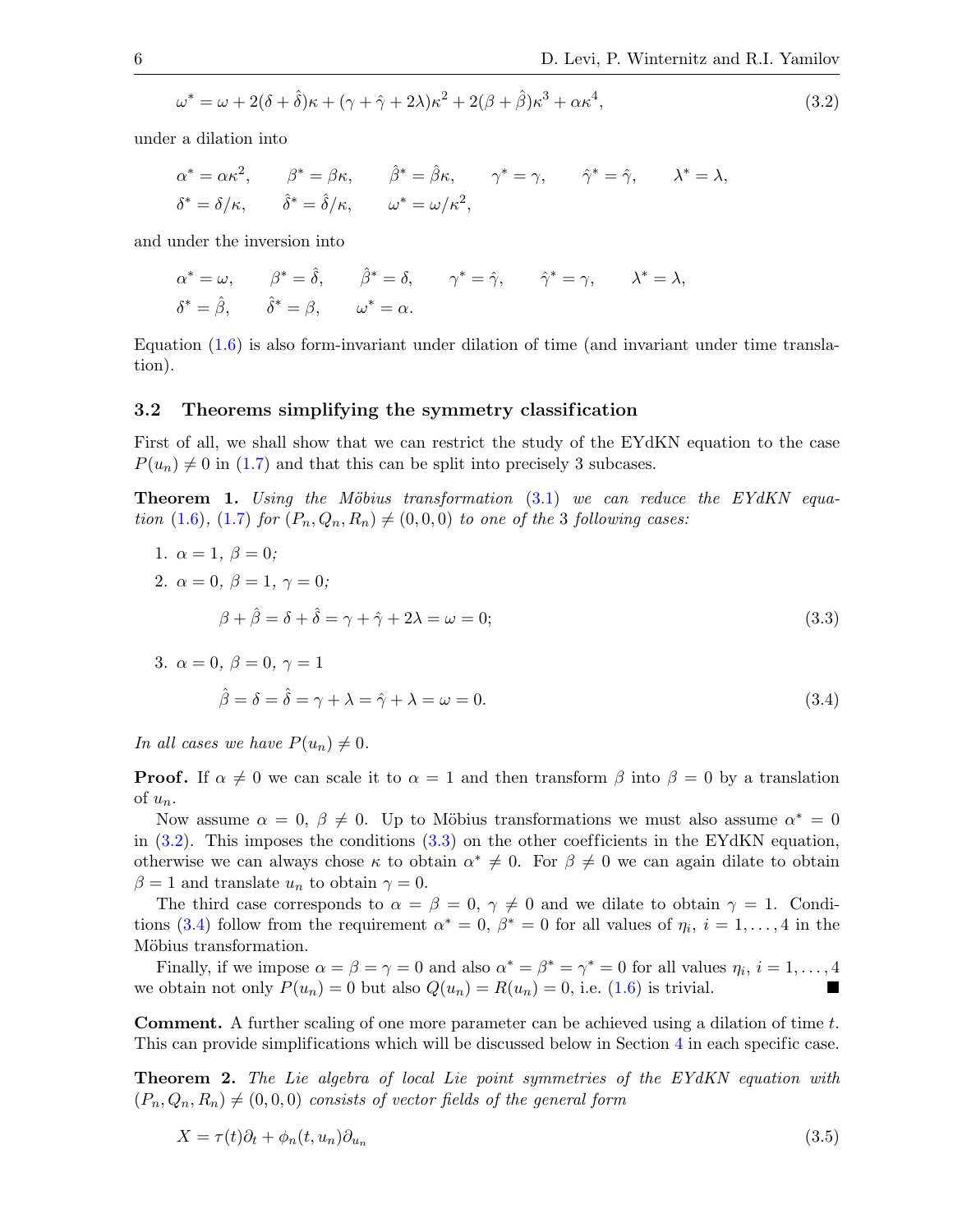with

<span id="page-6-3"></span><span id="page-6-2"></span>
$$
\tau = \tau_0 + \tau_1 t, \qquad \phi_n = a_n + b_n u_n + c_n u_n^2,
$$
\n(3.6)

$$
a_n = a + \hat{a}(-1)^n, \qquad b_n = b + \hat{b}(-1)^n, \qquad c_n = c + \hat{c}(-1)^n,\tag{3.7}
$$

where  $\tau_0$ ,  $\tau_1$ , a,  $\hat{a}$ , b,  $\hat{b}$ , c and  $\hat{c}$  are constants.

**Proof.** In a previous article  $\begin{bmatrix} 14 \end{bmatrix}$  we have shown that for a large class of differential-difference equations, including the EYdKN equation, the vector field corresponding to Lie point sym-metries must have the form [\(3.5\)](#page-5-3), in particular  $\tau(t)$  does not depend on n or  $u_n$ . The first prolongation of  $X$  to be applied to  $(1.6)$  is

$$
\text{pr}\,X = \tau(t)\partial_t + \sum_{j=n-1}^{n+1} \phi_j(t, u_j)\partial_{u_j} + \phi_n^{(1)}\partial_{u_n}, \qquad \phi_n^{(1)} = D_t\phi_n(t, u_n) - [D_t\tau(t)]\dot{u}_n,
$$

where  $D_t$  is the total derivative operator. Applying pr X to the equation and requiring the result to be zero on the solution set, we obtain the determining equation

<span id="page-6-0"></span>
$$
\phi_{n,t}(u_{n+1} - u_{n-1})^2 + (\phi_{n,u_n} - \dot{\tau})[Pu_{n+1}u_{n-1} + Q(u_{n+1} + u_{n-1}) + R](u_{n+1} - u_{n-1})
$$
  
\n
$$
- \phi_n[P_{,u_n}u_{n+1}u_{n-1} + Q_{,u_n}(u_{n+1} + u_{n-1}) + R_{,u_n}](u_{n+1} - u_{n-1})
$$
  
\n
$$
= \phi_{n-1}[Pu_{n+1}^2 + 2Qu_{n+1} + R] - \phi_{n+1}[Pu_{n-1}^2 + 2Qu_{n-1} + R].
$$
\n(3.8)

From Theorem [1](#page-5-4) we know that we only need to consider the case  $P(u_n) \neq 0$ . Applying the fourth derivative  $\partial_{u_{n+1}}^2 \partial_{u_{n-1}}^2$  to [\(3.8\)](#page-6-0) and dividing by  $P_n$  we obtain

$$
\phi_{n+1,u_{n+1}u_{n+1}} - \phi_{n-1,u_{n-1}u_{n-1}} = 0.
$$

This implies

<span id="page-6-1"></span>
$$
\phi_n = a_n + b_n u_n + c_n u_n^2, \qquad c_n = c + \hat{c}(-1)^n. \tag{3.9}
$$

Putting [\(3.9\)](#page-6-1) back into [\(3.8\)](#page-6-0) and comparing independent terms we obtain

$$
\ddot{\tau} = 0, \qquad a_{n+1} = a_{n-1}, \qquad b_{n+1} = b_{n-1},
$$

where all coefficients are time independent. This completes the proof of Theorem [2.](#page-5-5)

#### 3.3 The determining equations

Let us now return to [\(3.8\)](#page-6-0) and substitute into it the expression [\(3.6\)](#page-6-2) and [\(3.7\)](#page-6-3) for  $\tau$  and  $\phi_n$ , as well as [\(1.7\)](#page-1-3) for P, Q and R. The expressions multiplying  $(u_{n+1})^k (u_{n-1})^{\ell}$  for different values of k and  $\ell$  must vanish separately. This will provide us with two sets of linear algebraic homogeneous equations, one for the vector  $\vec{v}_1 = (a, b, c, \tau_1)$ , the other for  $\vec{v}_2 = (\hat{a}, \hat{b}, \hat{c})$ . The coefficient  $\tau_0$  does not figure anywhere, so

$$
P_0 = \frac{\partial}{\partial t}
$$

is always an element of the algebra.

We write these two *matrix determining equations* as

$$
\hat{M}_1 \vec{v}_1 = \vec{0}, \qquad \hat{M}_2 \vec{v}_2 = \vec{0}
$$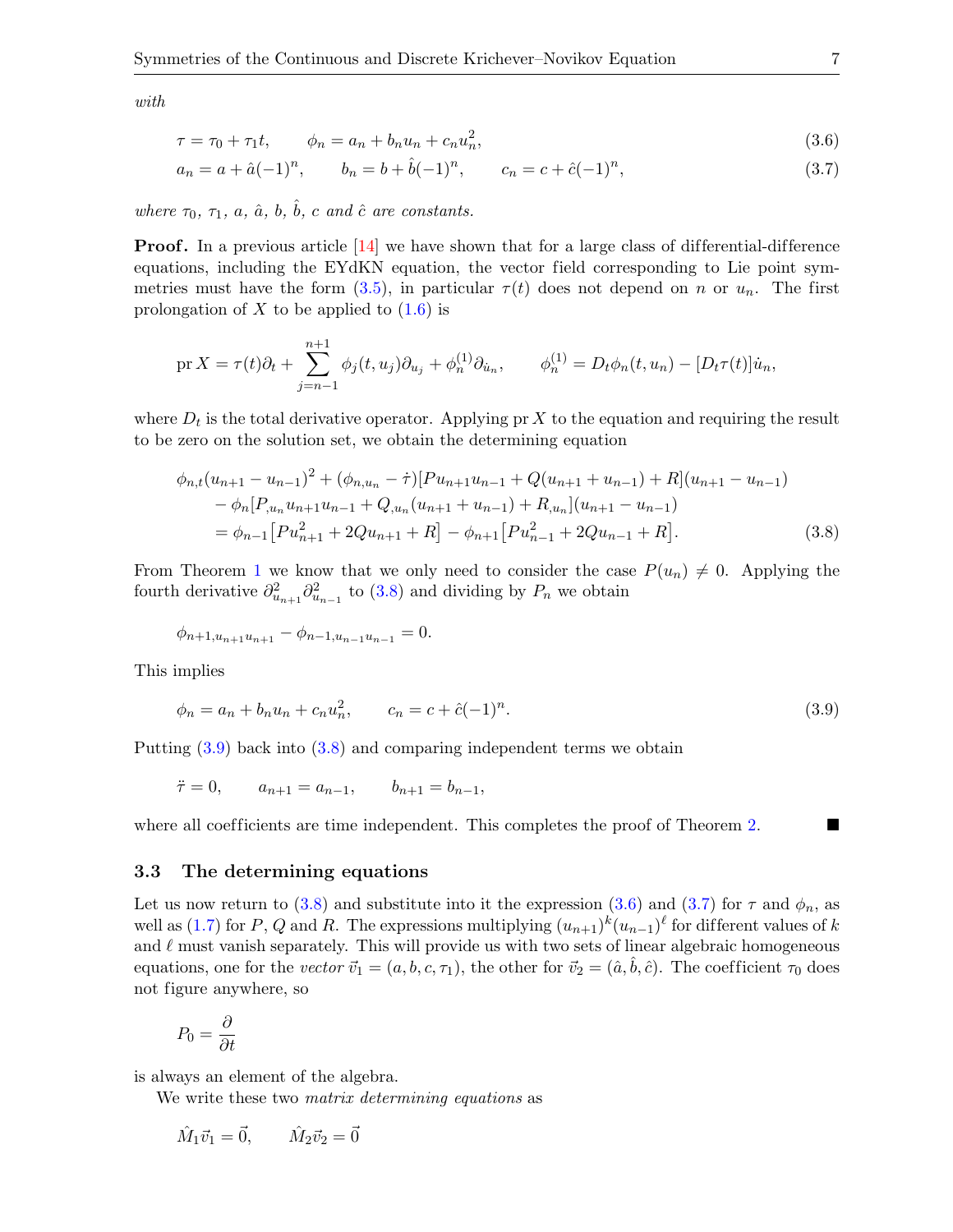and denote

$$
r_1 = \text{rank } \hat{M}_1, \qquad r_2 = \text{rank } \hat{M}_2.
$$

The dimension of the symmetry algebra of the EYdKN equation will be

dim  $L = 8 - (r_1 + r_2),$ 

and in view of Theorem [1](#page-5-4) we need only to consider the case  $P \neq 0$ . The two matrices involved are

<span id="page-7-1"></span>
$$
\hat{M}_1 = \begin{pmatrix}\n\alpha & \beta & -(\lambda + \gamma) & \beta \\
\alpha & \hat{\beta} & -(\lambda + \hat{\gamma}) & \hat{\beta} \\
0 & 2\alpha & -2(\beta + \hat{\beta}) & \alpha \\
2\beta & 0 & -2\delta & \gamma \\
-2(\beta + \hat{\beta}) & 0 & 2(\delta + \hat{\delta}) & -\lambda \\
2\hat{\beta} & 0 & -2\hat{\delta} & \hat{\gamma} \\
-(\lambda + \gamma) & \delta & \omega & -\delta \\
-(\lambda + \hat{\gamma}) & \hat{\delta} & \omega & -\hat{\delta} \\
2(\delta + \hat{\delta}) & -2\omega & 0 & \omega\n\end{pmatrix},
$$
\n(3.10)\n
$$
\hat{M}_2 = \begin{pmatrix}\n\alpha & -\beta & -(\gamma - \lambda) \\
\alpha & -\hat{\beta} & -(\hat{\gamma} - \lambda) \\
\hat{\beta} & -\hat{\gamma} & \hat{\delta} \\
\hat{\beta} & -\hat{\gamma} & \hat{\delta} \\
\hat{\beta} & -\hat{\gamma} & \hat{\delta} \\
\beta - \hat{\beta} & 0 & \delta - \hat{\delta} \\
\gamma - \lambda & \delta & -\omega \\
\delta - \hat{\delta} & 0 & 0 \\
0 & 0 & \beta - \hat{\beta}\n\end{pmatrix}.
$$
\n(3.11)

## <span id="page-7-0"></span>4 Symmetry classification for the EYdKN equation

#### 4.1 General comments

Let us introduce a notation for the matrix of coefficients of the EYdKN equation  $(1.6)$ ,  $(1.7)$ :

<span id="page-7-2"></span>
$$
K = \begin{pmatrix} \alpha & \beta & \gamma \\ \hat{\beta} & \lambda & \delta \\ \hat{\gamma} & \hat{\delta} & \omega \end{pmatrix}.
$$

We will analyze the possible ranks of the two matrices  $\hat{M}_1$  and  $\hat{M}_2$  of [\(3.10\)](#page-7-1) and [\(3.11\)](#page-7-2), as functions of the coefficients in K. We shall first determine all cases when the ranks  $r_1$  and  $r_2$ satisfy  $r_1 + r_2 \leq 5$  so that the symmetry algebra L has dimension  $3 \leq \dim L \leq 5$ . Separately we list all cases when we have dim  $L = 2$ .

## 4.2 Symmetry algebras with dim  $L \geq 3$  and  $\alpha \neq 0$

We take  $\alpha = 1, \beta = 0$ . Inspecting the matrices  $\hat{M}_1$  and  $\hat{M}_2$  of [\(3.10\)](#page-7-1) and [\(3.11\)](#page-7-2) we see that their ranks satisfy

$$
2 \le r_1 \le 4, \qquad 1 \le r_2 \le 3.
$$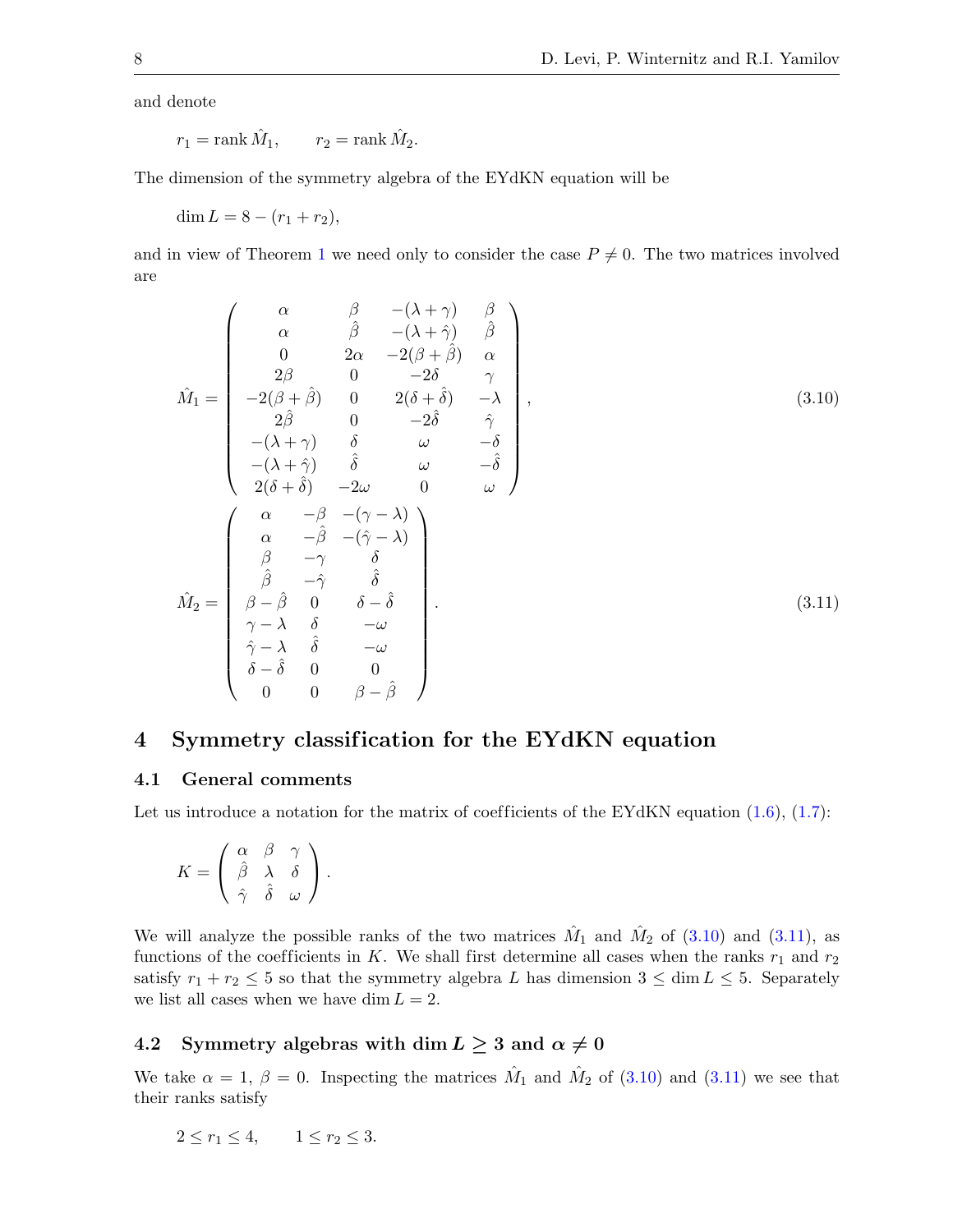The cases relevant for this section are:

<span id="page-8-0"></span>
$$
\begin{aligned}\n\dim L &= 5. \\
r_1 &= 2, r_2 = 1, \ \alpha = 1, \ \beta = \hat{\beta} = \gamma = \hat{\gamma} = \hat{\delta} = \hat{\delta} = \lambda = \omega = 0. \\
K &= \begin{pmatrix} 1 & 0 & 0 \\ 0 & 0 & 0 \\ 0 & 0 & 0 \end{pmatrix}, \qquad \dot{u}_n = \frac{u_n^2 u_{n+1} u_{n-1}}{u_{n+1} - u_{n-1}}, \\
X_0 &= \partial_t, \qquad X_1 = 2t \partial_t - u_n \partial_{u_n}, \qquad X_2 = (-1)^n u_n \partial_{u_n}, \\
X_3 &= u_n^2 \partial_{u_n}, \qquad X_4 = (-1)^n u_n^2 \partial_{u_n}.\n\end{aligned} \tag{4.1}
$$

This is a 5-dimensional solvable Lie algebra with Abelian nilradical  $\{X_0, X_3, X_4\}$ . The nonnilpotent elements  $\{X_1, X_2\}$  commute and have a diagonal action on the nilradical. We mention that the allowed transformation  $u_n \to \frac{1}{u_n}$  takes [\(4.1\)](#page-8-0) into the differential-difference equation

$$
\dot{u}_n = \frac{1}{u_{n+1} - u_{n-1}}
$$

sometimes called the discrete KdV equation [\[18,](#page-14-19) [9,](#page-14-20) [10,](#page-14-10) [28,](#page-15-4) [22\]](#page-14-21).

$$
\dim L = 4.
$$
  

$$
r_1 = 3, r_2 = 1, \alpha = 1, \beta = \hat{\beta} = \gamma = \hat{\gamma} = \delta = \hat{\delta} = 0, \omega = \lambda^2, \lambda = \pm 1.
$$

<span id="page-8-1"></span>
$$
K = \begin{pmatrix} 1 & 0 & 0 \\ 0 & \lambda & 0 \\ 0 & 0 & 1 \end{pmatrix}, \qquad \dot{u}_n = \frac{u_n^2 u_{n+1} u_{n-1} + \lambda u_n (u_{n+1} + u_{n-1}) + \lambda^2}{u_{n+1} - u_{n-1}},
$$
(4.2)  

$$
X_0 = \partial_t, \qquad X_1 = (-1)^n u_n \partial_{u_n}, \qquad X_2 = (-1)^n (u_n^2 - \lambda) \partial_{u_n}, \qquad X_3 = (u_n^2 + \lambda) \partial_{u_n}.
$$

The algebra is reductive and isomorphic to  $gl(2,\mathbb{R})$ .

 $\dim L = 3$ . We obtain two cases, namely:

1.  $r_1 = 3, r_2 = 2, \alpha = 1, \beta = \hat{\beta} = \delta = \hat{\delta} = \lambda = \omega = 0, \gamma = \hat{\gamma} = \pm 1.$  $K =$  $\sqrt{ }$  $\mathcal{L}$ 1 0  $\gamma$ 0 0 0  $\gamma$  0 0  $\setminus$  , <sup>u</sup>˙ <sup>n</sup> <sup>=</sup> (u 2 <sup>n</sup> + γ)(un+1un−<sup>1</sup> + γ)  $\frac{u_{n+1}-u_{n-1}+u_{n-1}}{u_{n+1}-u_{n-1}},$  $X_0 = \partial_t, \quad X_1 = (-1)^n (u_n^2 + \gamma) \partial_{u_n}, \quad X_2 = (u_n^2 + \gamma) \partial_{u_n}$  $(4.3)$ 

The algebra is Abelian.

2. 
$$
r_1 = 3
$$
,  $r_2 = 2$ ,  $\alpha = 1$ ,  $\beta = \hat{\beta} = 0$ ,  $\gamma = \hat{\gamma} = -\mu^2$ ,  $\delta = \hat{\delta} = 2\mu^3$ ,  $\lambda = -2\mu^2$  and  $\omega = -3\mu^4$ .  
 $\begin{pmatrix} 1 & 0 & -\mu^2 \end{pmatrix}$ 

<span id="page-8-3"></span><span id="page-8-2"></span>
$$
K = \begin{pmatrix} 0 & -2\mu^2 & 2\mu^3 \\ -\mu^2 & 2\mu^3 & -3\mu^4 \end{pmatrix},
$$
  
\n
$$
\dot{u}_n = \frac{(u_n - \mu)[(u_n + \mu)u_{n+1}u_{n-1} - 2\mu^2(u_{n+1} + u_{n-1}) - \mu^2(u_n - 3\mu)]}{u_{n+1} - u_{n-1}},
$$
  
\n
$$
X_0 = \partial_t, \qquad X_1 = (-1)^n (u_n - \mu)^2 \partial_{u_n}, \qquad X_2 = t\partial_t - \frac{1}{4\mu}(u_n + 3\mu)(u_n - \mu)\partial_{u_n}.
$$
\n(4.4)

The algebra is solvable with an Abelian nilradical  $\{X_0, X_1\}$ .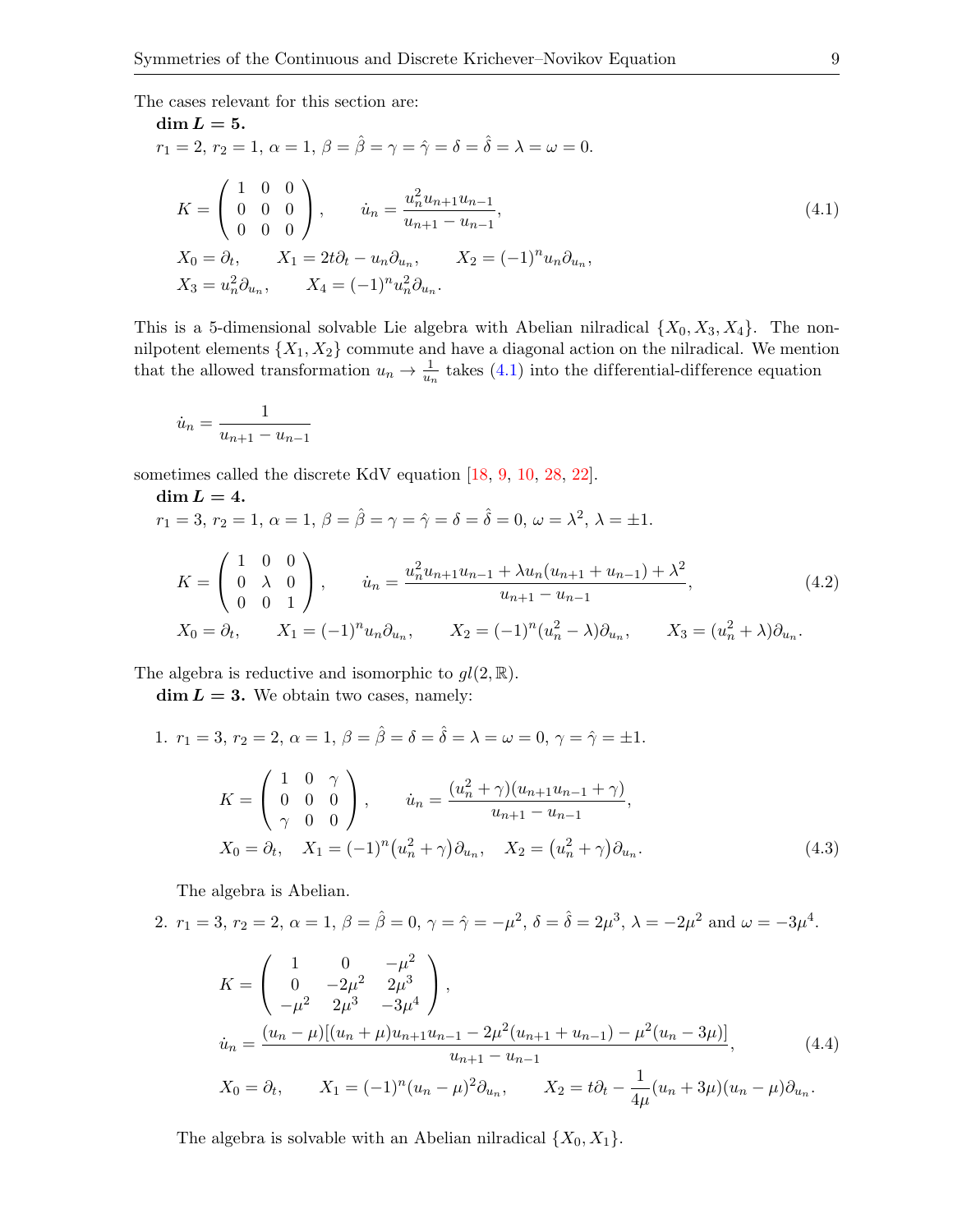### 4.3 Symmetry algebras with dim  $L \geq 3$  and  $\alpha = 0, \beta \neq 0$

In this case we take  $\beta = 1, \gamma = 0$  and in view of [\(3.3\)](#page-5-1) we have

$$
\alpha = 0
$$
,  $\beta = 1$ ,  $\gamma = 0$ ,  $\hat{\beta} = -1$ ,  $\hat{\delta} = -\delta$ ,  $\hat{\gamma} = -2\lambda$ ,  $\omega = 0$ ,

so the matrix  $K$  is

$$
K = \left( \begin{array}{ccc} 0 & 1 & 0 \\ -1 & \lambda & \delta \\ -2\lambda & -\delta & 0 \end{array} \right).
$$

In this case the rank of  $\hat{M}_2$  is always  $r_2 = 3$  so we have  $\hat{a} = \hat{b} = \hat{c} = 0$  in [\(3.7\)](#page-6-3). The dimension of the symmetry algebra is dim  $L = 5 - r_1$ . The only case of interest here is  $r_1 = 2$  and that requires  $\lambda = \delta = 0$ . In this case we have

<span id="page-9-1"></span>
$$
\begin{aligned}\n\dim L &= 3. \\
r_1 &= 2, r_2 = 3. \quad \beta = 1, \quad \hat{\beta} = -1, \quad \alpha = \gamma = \hat{\gamma} = \delta = \hat{\delta} = \lambda = \omega = 0. \\
K &= \begin{pmatrix} 0 & 1 & 0 \\ -1 & 0 & 0 \\ 0 & 0 & 0 \end{pmatrix}, \quad \dot{u}_n = \frac{2u_n u_{n+1} u_{n-1} - u_n^2 (u_{n+1} + u_{n-1})}{u_{n+1} - u_{n-1}}, \\
X_0 &= \partial_t, \qquad X_1 = t\partial_t - u_n \partial_{u_n}, \qquad X_2 = u_n^2 \partial_{u_n}.\n\end{aligned} \tag{4.5}
$$

The algebra is solvable with an Abelian nilradical  $\{X_0, X_2\}$ .

## 4.4 Symmetry algebras with dim  $L \geq 3$  and  $\alpha = \beta = 0, \gamma \neq 0$

We normalize  $\gamma$  to  $\gamma = 1$  by rescaling t and have

$$
K = \left(\begin{array}{rrr} 0 & 0 & 1 \\ 0 & -1 & 0 \\ 1 & 0 & 0 \end{array}\right).
$$

This leads to one further four-dimensional Lie algebra, namely

dim  $L = 4$ .  $r_1 = 1, r_2 = 3.$ 

<span id="page-9-0"></span>
$$
\dot{u}_n = \frac{u_{n+1}u_{n-1} - u_n(u_{n+1} + u_{n-1}) + u_n^2}{u_{n+1} - u_{n-1}},
$$
\n
$$
X_0 = \partial_t, \qquad X_1 = \partial_{u_n}, \qquad X_2 = u_n \partial_{u_n}, \qquad X_3 = u_n^2 \partial_{u_n}.
$$
\n(4.6)

The algebra is isomorphic to  $gl(2,\mathbb{R})$ .

#### 4.5 Symmetry algebras of dimension dim  $L = 2$

A symmetry algebra of dimension dim  $L = 2$  will have one element X, in addition to  $X_0 = \partial_t$ .

The element X can have one of two forms:  $X = (a + bu_n + cu_n^2)\partial_{u_n} + \tau_1\partial_t$  and it occurs for  $r_1 = 3, r_2 = 3, \text{ or } X = (-1)^n (\hat{a} + \hat{b}u_n + \hat{c}u_n^2) \partial_{u_n}$  for  $r_1 = 4, r_2 = 2$ . We shall consider the two cases separately, following the same branches as for dim  $L \geq 3$ .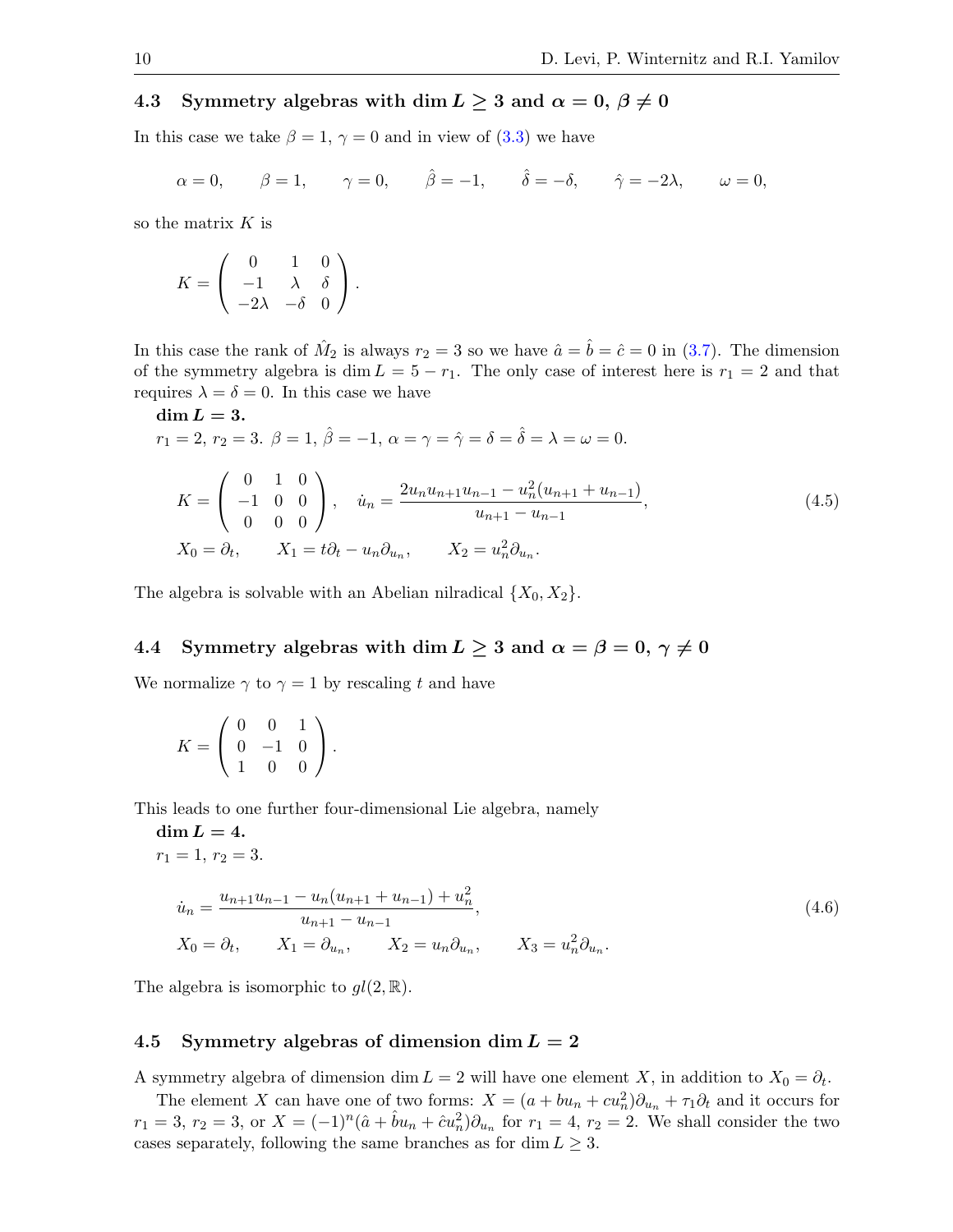#### I.  $r_1 = 3, r_2 = 3$

#### Branch 1.  $\alpha = 1, \beta = 0$

 $\mathbf{I}_1, \gamma \neq \mathbf{0}$  (we can normalize it to  $\gamma = \pm 1$ ). The matrix  $\hat{M}_1$  is equivalent to

$$
\hat{M}_1 \sim \left(\begin{array}{ccc} 1 & 0 & -(\lambda+\gamma) & 0 \\ 0 & 1 & -\hat{\beta} & \frac{1}{2} \\ 0 & 0 & -\frac{2\delta}{\gamma} & 1 \end{array}\right)
$$

with all further rows vanishing in order for the rank to be  $r_1 = 3$ . This implies the following conditions on the parameters in the equation

<span id="page-10-0"></span>
$$
\gamma - \hat{\gamma} + \hat{\beta}^2 + \frac{\delta \hat{\beta}}{\gamma} = 0, \qquad \delta + \hat{\delta} - \hat{\beta}(\lambda + \gamma) - \frac{\lambda \delta}{\gamma} = 0,
$$
  

$$
\omega - (\lambda + \gamma)^2 + \hat{\beta}\delta - 3\frac{\delta^2}{\gamma} = 0, \qquad \omega - (\lambda + \gamma)(\lambda + \hat{\gamma}) + \hat{\beta}\delta - 3\frac{\delta \hat{\delta}}{\gamma} = 0,
$$
  

$$
(\delta + \hat{\delta})(\lambda + \gamma) - \hat{\beta}\omega + \frac{2\delta \omega}{\gamma} = 0, \qquad \delta(\gamma + \hat{\gamma} - \lambda) = 0.
$$
 (4.7)

In order to obtain all symmetry algebras with dim  $L = 2$  we must find all solutions of the system [\(4.7\)](#page-10-0). From the last equation we obtain either  $\delta = 0$ , or  $\lambda = \gamma + \hat{\gamma}$ . Thus the problem immediately branches in two. We then obtain  $\hat{\gamma}$ ,  $\hat{\delta}$  and  $\omega$  from the first 3 equations. The remaining two equations provide nonlinear constraints on the remaining parameters. We shall not present the rather boring (computer assisted) analysis here, and only list the results. In each case we must make sure that we also have  $r_2 = 3$  for the rank of  $\hat{M}_2$ .

<span id="page-10-1"></span>1. 
$$
K = \begin{pmatrix} 1 & 0 & \gamma \\ \hat{\beta} & \lambda & 0 \\ \gamma + \hat{\beta}^2 & \hat{\beta}(\lambda + \gamma) & (\lambda + \gamma)^2 \end{pmatrix}, \quad (\hat{\beta}, \gamma, \lambda) \neq (0, 0, 0),
$$
  
\n $\dot{u}_n = \{ (u_n^2 + \gamma)u_{n+1}u_{n-1} + (\hat{\beta}u_n^2 + \lambda u_n)(u_{n+1} + u_{n-1}) + \gamma u_n^2 + (\hat{\beta}u_n + \lambda + \gamma)^2 \} / (u_{n+1} - u_{n-1}),$   
\n $X = [\lambda + \gamma + \hat{\beta}u_n + u_n^2] \partial_{u_n}.$   
\n2.  $K = \begin{pmatrix} 1 & 0 & \gamma \\ 0 & 2\gamma & \delta \\ \gamma & \delta & -3\gamma^2 \end{pmatrix}, \quad (\gamma, \delta) \neq (0, 0), \quad \delta^2 + 4\gamma^3 = 0, \quad \gamma < 0,$   
\n $\dot{u}_n = \frac{(u_n^2 + \gamma)u_{n+1}u_{n-1} + (2\gamma u_n + \delta)(u_{n+1} + u_{n-1}) + \gamma u_n^2 + 2\delta u_n - 3\gamma^2}{u_{n+1} - u_{n-1}},$   
\n $X = \frac{\gamma}{2\delta} \begin{bmatrix} \gamma - \frac{1}{2}u_n + u_n^2 \\ \gamma - \frac{1}{2}u_n + u_n^2 \end{bmatrix} \partial_{u_n} + t \partial_t.$   
\n3.  $K = \begin{pmatrix} 1 & 0 & \gamma \\ \hat{\beta} & \lambda & \delta \\ \hat{\gamma} & \hat{\delta} & \omega \end{pmatrix}, \quad (\hat{\beta}, \delta) \neq (0, 0), \quad \gamma < 0,$   
\n $\hat{\beta} = 2\epsilon\sqrt{-\gamma} - \frac{\delta}{\gamma}, \quad \epsilon = \pm 1, \quad \hat{\gamma} = -3\gamma + 2\epsilon \frac{\delta}{\sqrt{-\gamma}},$   
\n $\hat{\delta} = 2(\delta + \epsilon(-\gamma)^{3/2}), \quad \omega = \gamma^2 - 6\epsilon\sqrt{-\gamma}\delta,$   
\n $\dot{u}_n = \frac{(u_n^2 + \gamma)u_{n+1}u_{n-1} + (\hat{\beta}u_n^2 + \lambda$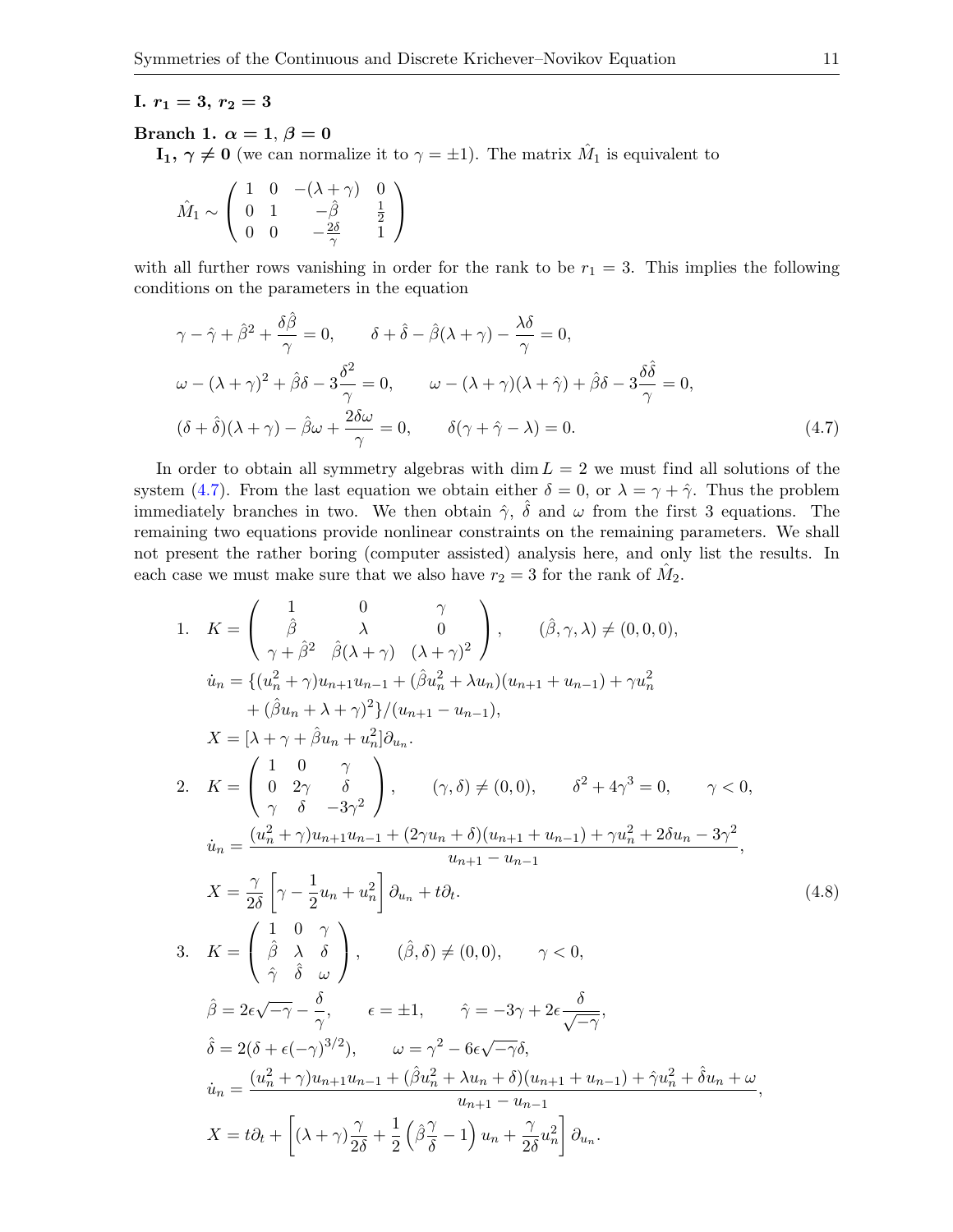4. 
$$
K = \begin{pmatrix} 1 & 0 & 0 \\ \hat{\beta} & \lambda & 0 \\ \hat{\beta}^2 & \hat{\beta}\lambda & \lambda^2 \end{pmatrix}, \qquad \hat{\beta} \neq 0, \qquad \lambda \neq \hat{\beta}^2,
$$
  
\n
$$
\dot{u}_n = \frac{u_n^2 u_{n+1} u_{n-1} + u_n(\hat{\beta}u_n + \lambda)(u_{n+1} + u_{n-1}) + \hat{\beta}^2 u_n^2 + 2\hat{\beta}\lambda u_n + \lambda^2}{u_{n+1} - u_{n-1}},
$$
  
\n
$$
X = \begin{pmatrix} \hat{\beta}\lambda + \hat{\beta}u_n + u_n^2 \end{pmatrix} \partial_{u_n}.
$$
  
\n5. 
$$
K = \begin{pmatrix} 1 & 0 & 0 \\ \hat{\beta} & 0 & 0 \\ 0 & 0 & 0 \end{pmatrix}, \qquad \hat{\beta} \neq 0,
$$
  
\n
$$
\dot{u}_n = \frac{u_n^2 u_{n+1} u_{n-1} + \hat{\beta} u_n^2 (u_{n+1} + u_{n-1})}{u_{n+1} - u_{n-1}}, \qquad X = -\begin{bmatrix} u_n + \frac{1}{2\hat{\beta}} u_n^2 \end{bmatrix} \partial_{u_n} + t \partial_t.
$$
  
\n6. 
$$
K = \begin{pmatrix} 1 & 0 & 0 \\ \hat{\beta} & \hat{\beta}^2 & 0 \\ \hat{\beta}^2 & \hat{\beta}^3 & \hat{\beta}^4 \end{pmatrix}, \qquad \hat{\beta} \neq 0,
$$
  
\n
$$
\dot{u}_n = \frac{u_n^2 u_{n+1} u_{n-1} + \hat{\beta} (u_n^2 + \hat{\beta}u_n)(u_{n+1} + u_{n-1}) + \hat{\beta}^2 (u_n^2 + 2\hat{\beta}u_n + \hat{\beta}^2)}{u_{n+1} - u_{n-1}},
$$
  
\n
$$
X = \begin{bmatrix} \hat{\beta}^2 + \hat{\beta}u_n + u_n^2 \end{bmatrix} \partial_{u_n}.
$$

Branch 2.  $\alpha = 0$ ,  $\beta = 1$ ,  $\gamma = 0$ ,  $\beta + \hat{\beta} = 0$ ,  $\delta + \hat{\delta} = 0$ ,  $\hat{\gamma} + 2\lambda = 0$ ,  $\omega = 0$ .

7. 
$$
K = \begin{pmatrix} 0 & 1 & 0 \\ -1 & \lambda & \delta \\ -2\lambda & -\delta & 0 \end{pmatrix}, \qquad (\lambda, \delta) \neq (0, 0),
$$

$$
\dot{u}_n = \frac{u_n u_{n+1} u_{n-1} + (-u_n^2 + \lambda u_n + \delta)(u_{n+1} + u_{n-1}) - 2\lambda u_n^2 - 2\delta u_n}{u_{n+1} - u_{n-1}},
$$

$$
X = \left[\delta + \lambda u_n + u_n^2\right] \partial_{u_n}.
$$

Branch 3.  $\alpha = 0$ ,  $\beta = 0$ ,  $\gamma = 1$ ,  $\hat{\beta} = \delta = \hat{\delta} = \omega = 0$ ,  $\hat{\gamma} = 1$ ,  $\lambda = -1$ . We have  $r_1 = 1, r_2 = 3$ , so dim  $L = 3$ .

II.  $r_1 = 4, r_2 = 2$ 

We again follow the 3 branches. Branch 1.  $\alpha = 1, \beta = 0$ .

**I1.**  $\gamma \neq 0$ . We have

$$
\hat{M}_2 \sim \left( \begin{array}{ccc} 1 & 0 & \lambda - \gamma \\ 0 & 1 & -\frac{\delta}{\gamma} \end{array} \right)
$$

and all other entries in the row reduced matrix  $\hat{M}_2$  must vanish (because  $r_2 = 2$ ). We obtain

<span id="page-11-0"></span>
$$
\hat{\gamma} - \gamma + \hat{\beta}\frac{\delta}{\gamma} = 0, \qquad -\hat{\delta} + \hat{\beta}(\lambda - \gamma) + \hat{\gamma}\frac{\delta}{\gamma} = 0,
$$
  

$$
\omega - (\lambda - \gamma)^2 - \frac{\delta^2}{\gamma} = 0, \qquad \omega - (\lambda - \gamma)(\lambda - \hat{\gamma}) - \hat{\delta}\frac{\delta}{\gamma} = 0,
$$
  

$$
(\gamma - \lambda)(\delta - \hat{\delta}) = 0, \qquad \hat{\beta} = 0, \qquad \delta - \hat{\delta} + \hat{\beta}(\lambda - \gamma) = 0.
$$
 (4.9)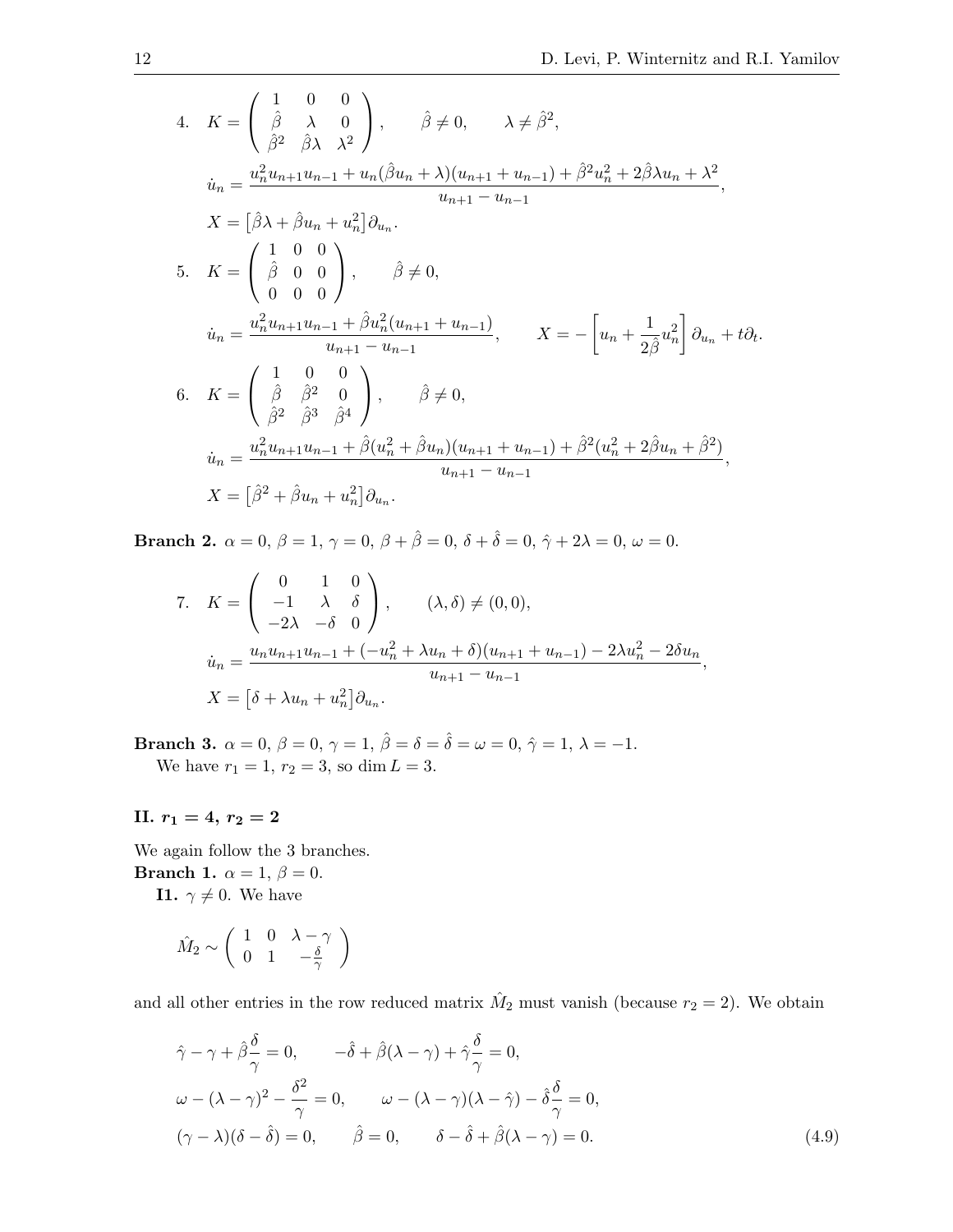Conditions [\(4.9\)](#page-11-0) imply

$$
\hat{\beta} = 0
$$
,  $\delta = \hat{\delta} \neq 0$ ,  $\gamma = \hat{\gamma}$ ,  $\omega = (\lambda - \gamma)^2 + \frac{\delta^2}{\gamma}$ .

The result is:

8. 
$$
K = \begin{pmatrix} 1 & 0 & \gamma \\ 0 & \lambda & \delta \\ \gamma & \delta & (\lambda - \gamma)^2 + \frac{\delta^2}{\gamma^2} \end{pmatrix},
$$
  
\n
$$
(2\lambda\gamma^2 + \delta^2, \delta[2\gamma - \lambda], \delta[2\gamma^3 + \lambda^2\gamma - \lambda\gamma^2 + \delta^2]) \neq (0, 0, 0),
$$
  
\n
$$
\dot{u}_n = \frac{(u_n^2 + \gamma)u_{n+1}u_{n-1} + (\lambda u_n + \delta)(u_{n+1} + u_{n-1}) + \gamma u_n^2 + 2\delta u_n + (\lambda - \gamma)^2 + \frac{\delta^2}{\gamma^2}}{u_{n+1} - u_{n-1}},
$$
  
\n
$$
X = (-1)^n \left[ \gamma - \lambda + \frac{\delta}{\gamma}u_n + u_n^2 \right] \partial_{u_n}.
$$
  
\n(4.10)

**I2.**  $\gamma = 0$ . To have  $r_2 = 2$  we must put  $\hat{\beta} = \delta = 0$  and also  $\hat{\gamma} = \hat{\delta} = 0$ . Then we obtain

<span id="page-12-1"></span><span id="page-12-0"></span>9. 
$$
K = \begin{pmatrix} 1 & 0 & 0 \\ 0 & \lambda & 0 \\ 0 & 0 & \omega \end{pmatrix}
$$
,  $\omega \neq \lambda^2$ ,  

$$
\dot{u}_n = \frac{u_n^2 u_{n+1} u_{n-1} + \lambda u_n (u_{n+1} + u_{n-1}) + \omega}{u_{n+1} - u_{n-1}}, \qquad X = (-1)^n u_n \partial_{u_n}.
$$
 (4.11)

The branches II  $(\beta = 1, \alpha = \gamma = \beta + \hat{\beta} = \delta + \hat{\delta} = \hat{\gamma} + 2\lambda = \omega = 0)$  and III  $(\alpha = \beta = \hat{\beta} = \hat{\beta} = \hat{\gamma} = \hat{\gamma} = \hat{\gamma} = \hat{\gamma} = \hat{\gamma} = \hat{\gamma} = \hat{\gamma} = \hat{\gamma} = \hat{\gamma} = \hat{\gamma} = \hat{\gamma} = \hat{\gamma} = \hat{\gamma} = \hat{\gamma} = \hat{\gamma} = \hat{\gamma} = \hat{\gamma} = \hat{\gamma} = \hat{\gamma} = \hat{\gamma} = \hat{\gamma} = \hat$  $\delta = \hat{\delta} = \gamma + \lambda = \hat{\gamma} + \lambda = \omega = 0, \, \gamma = 1$  do not yield any new result.

#### 5 Conclusions

What we mean by "integrable" was defined in the introduction. Thus an equation of the EYdKN family is integrable if and only if it satisfies [\(1.3\)](#page-1-1), i.e. it is of the YdKN type.

It follows from the previous analysis that the symmetry algebra L of the EYdKN equation satisfies  $1 \le \dim L \le 5$ . The largest dimension, namely 5, is achieved for the equation [\(4.1\)](#page-8-0). This is an integrable equation and in addition to point symmetries it allows higher symmetries. The two equations with four-dimensional Lie algebras,  $(4.2)$  and  $(4.6)$ , are also both integrable. Of the three equations with three-dimensional symmetry algebras,  $(4.3)$  and  $(4.4)$  are integrable but [\(4.5\)](#page-9-1) is not. Among the nine equations with two dimensional symmetry algebras only  $(4.8)$ ,  $(4.10)$  and  $(4.11)$  are integrable (they possess higher symmetries) for all values of the parameters involved.

We see that integrable equations, i.e. those in the YdKN class, rather than in the EYdKN one, tend to have larger Lie point symmetry algebras than the nonintegrable ones. This is however not a reliable integrability criterion. Indeed the nonintegrable equation [\(4.5\)](#page-9-1) has a three-dimensional symmetry algebra whereas the generic integrable equation in the class YdKN class with  $\alpha \neq 0$ has only the one symmetry  $X_0 = \partial_t$  (specifically an equation with  $\alpha = 1, \beta = 0, \lambda \neq 2\gamma$ )  $\omega \neq \gamma(\lambda - \gamma^2 + \delta^2)).$ 

This rather loose relation between Lie point symmetries and integrability was already observed in a symmetry analysis of Toda type equations [\[12\]](#page-14-22).

A complete symmetry analysis of the integrable GYdKN equation [\(1.4\)](#page-1-4), [\(1.5\)](#page-1-5) is not attempted here. We will just present one non-trivial example. Work is in progress to provide a complete classification.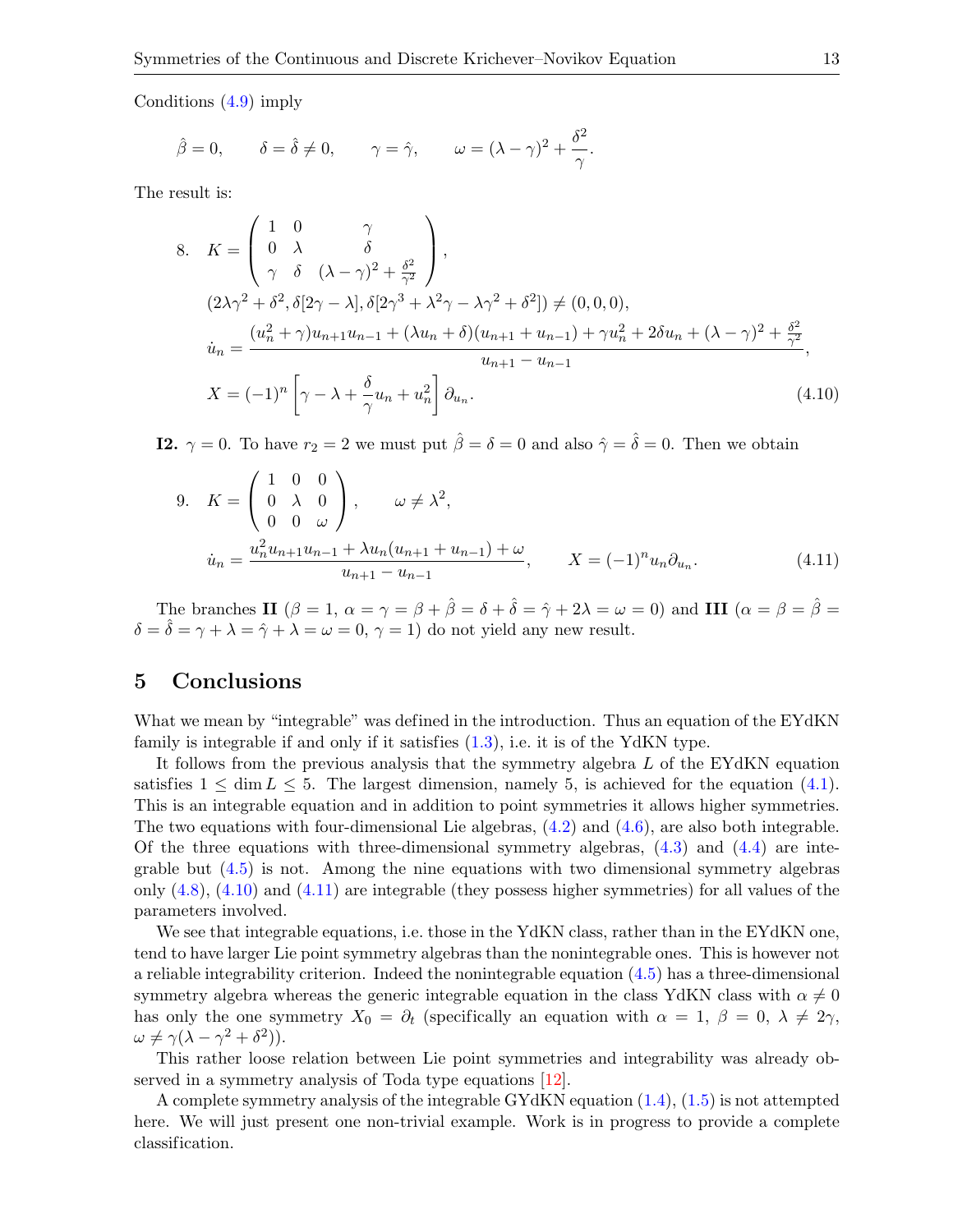.

An example of the GYdKN equation is

$$
\dot{u}_n = \frac{\chi_{n+1}(u_{n+1} + u_{n-1}) + 2\chi_n u_n}{u_{n+1} - u_{n-1}}, \qquad \chi_n = \frac{1 + (-1)^n}{2}, \qquad \chi_{n+1} = \frac{1 - (-1)^n}{2}
$$

Using the same approach as in Sections [3](#page-4-0) and [4](#page-7-0) above, we find that the symmetry algebra is four-dimensional with basis

$$
X_0 = \partial_t
$$
,  $X_1 = t\partial_t + u_n \partial_{u_n}$ ,  $X_2 = \chi_{n+1} \partial_{u_n}$ ,  $X_3 = \chi_n u_n \partial_{u_n}$ .

This is a direct sum  $\{X_0, X_1, X_2\} + \{X_3\}$ , where  $\{X_0, X_1, X_2\}$  is solvable with  $\{X_0, X_2\}$  as its Abelian nilradical.

The limit from the discrete equations considered in this article to the usual (continuous) Krichever–Novikov equation is quite complicated (see Section [2\)](#page-2-0) and does not preserve sym-metries. From Table [1](#page-4-1) we see that the largest symmetry algebra is obtained for  $f(u) = 0$  and satisfies dim  $L = 6$ . Equation [\(2.1\)](#page-2-1) in this case remains nontrivial. It is just the Schwarzian KdV equation [\[6,](#page-14-23) [19,](#page-14-24) [25\]](#page-14-25). A discrete analogue in this case would be  $P = Q = R = 0$  in [\(1.6\)](#page-1-2), [\(1.7\)](#page-1-3). This equation is trivial, the symmetry algebra is infinite-dimensional generated by

$$
X(\tau) = \tau(t)\partial_t, \qquad U(\phi_n) = \phi_n(u_n)\partial_{u_n},
$$

where  $\tau(t)$  and  $\phi_n(u_n)$  are arbitrary  $(C^{\infty})$  functions of their arguments.

The Lie algebra element  $P_1 = \partial_x$ , generating space translations, is always absent in the discrete case. Formally we can add the operator  $N = \partial_n$  to the symmetry algebra, as was done previously for the Toda lattice [\[11,](#page-14-15) [12\]](#page-14-22). This corresponds (formally) to introducing a (discrete) group transformation  $n^* = n + N$  with the understanding that N is an integer (a shift on the lattice). This symmetry allows us to consider a periodic EYdKN equation, or equivalently to restrict to a finite lattice.

Finally, let us just give some examples showing how the Lie point symmetries can be used to reduce the considered differential-difference equation to simpler equations. Consider  $(4.1)$  and its dilation subalgebra  $X_1$ . A solution invariant under the subgroup generated by  $X_1$  will have the form  $u_n = c_n t^{-1/2}$ . Putting this into [\(4.1\)](#page-8-0) we find that the coefficient  $c_n$  must satisfy the nonlinear dif ference equation

$$
c_n = \frac{1}{2} \left[ \frac{1}{c_{n+1}} - \frac{1}{c_{n-1}} \right], \qquad u_n = \frac{c_n}{\sqrt{t}}.
$$

Similarly the subalgebra  $X_3 + aX_0$  leads to the invariant solution

$$
u_n = \frac{a}{c_n - t}, \qquad c_n = -\frac{a^2}{2}n + \beta.
$$

Work is in progress for a complete study of the group invariant solutions for all the invariant equations obtained in this article.

#### Acknowledgements

The research of L.D. has been partly supported by the Italian Ministry of Education and Research, PRIN "Continuous and discrete nonlinear integrable evolutions: from water waves to symplectic maps". The research of P.W. was partly supported by a research grant from NSERC of Canada. R.I.Y. has been partially supported by the Russian Foundation for Basic Research (grant numbers 10-01-00088-a and 11-01-97005-r-povolzhie-a).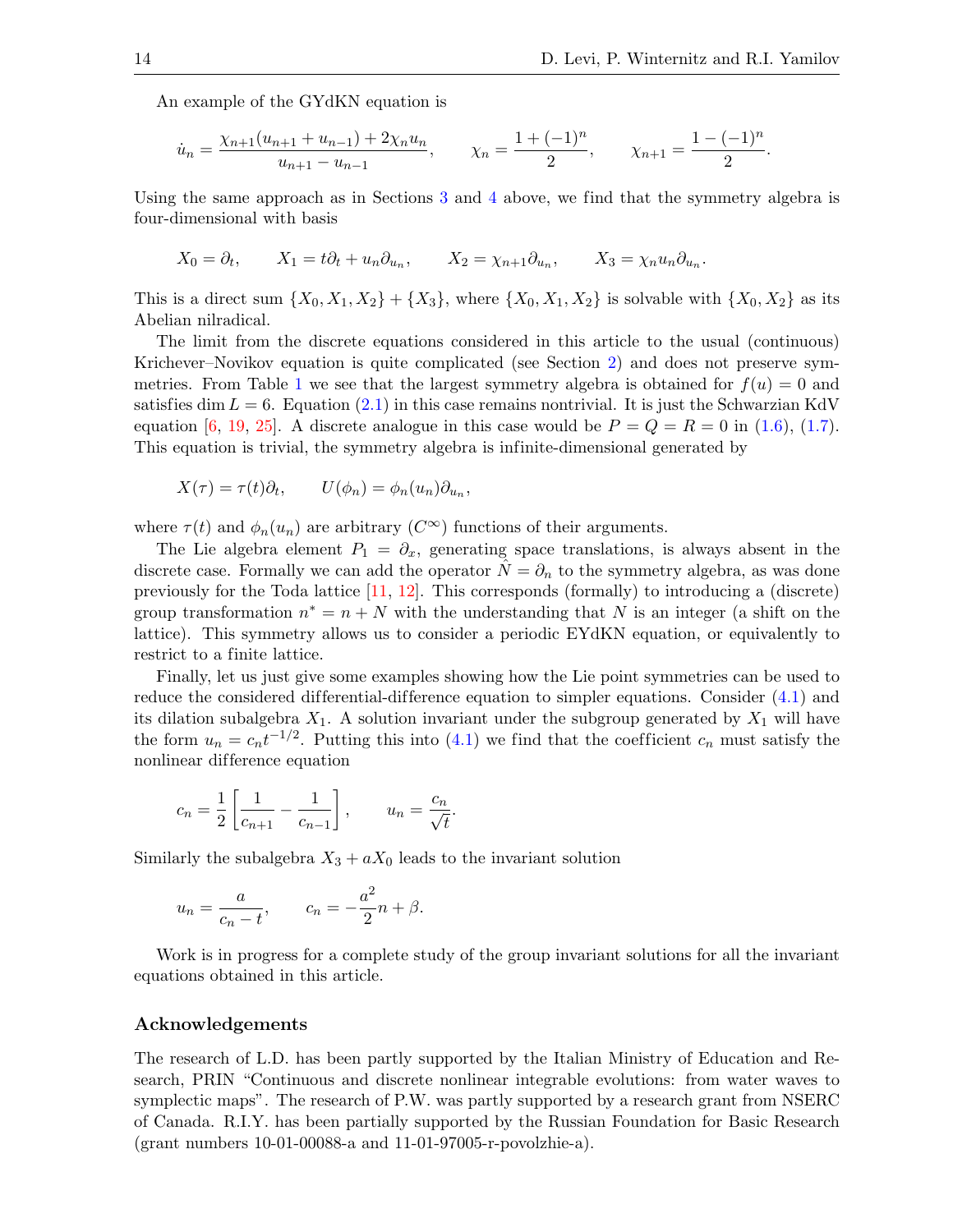#### References

- <span id="page-14-8"></span>[1] Adler V.E., Bäcklund transformation for the Krichever–Novikov equation, *[Int. Math. Res. Not.](http://dx.doi.org/10.1155/S1073792898000014)* **1998** (1998), no. 1, 1–4, [solv-int/9707015.](http://arxiv.org/abs/solv-int/9707015)
- <span id="page-14-13"></span>[2] Adler V.E., Shabat A.B., Yamilov R.I., Symmetry approach to the integrability problem, *[Theoret. and Math.](http://dx.doi.org/10.1023/A:1026602012111)* [Phys.](http://dx.doi.org/10.1023/A:1026602012111) 125 (2000), 1603–1661.
- <span id="page-14-9"></span>[3] Bruzon M.S., Gandarias M.L., Classical and nonclassical reductions for the Krichever–Novikov equation, in ICNAAM 2010: International Conference of Numerical Analysis and Applied Mathematics, [AIP Conf.](http://dx.doi.org/10.1063/1.3498390) [Proc.](http://dx.doi.org/10.1063/1.3498390) 1281 (2010), 2147–2150.
- <span id="page-14-14"></span>[4] Dorodnitsyn V., Applications of Lie groups to difference equations, Differential and Integral Equations and Their Applications, Vol. 8, CRC Press, Boca Raton, FL, 2011.
- <span id="page-14-4"></span>[5] Dubrovin B., Krichever I.M., Novikov S.P., Integrable systems. I, Current Problems in Mathematics. Fundamental Directions, Vol. 4, VINITI, Moscow, 1985, 179–284 (in Russian).
- <span id="page-14-23"></span>[6] Güngör F., Lahno V.I., Zhdanov R.Z., Symmetry classification of KdV-type nonlinear evolution equations, [J. Math. Phys.](http://dx.doi.org/10.1063/1.1737811) 45 (2004), 2280–2313, [nlin.SI/0201063.](http://arxiv.org/abs/nlin.SI/0201063)
- <span id="page-14-0"></span>[7] Krichever I.M., Novikov S.P., Holomorphic bundles over algebraic curves and non-linear equations, [Russ.](http://dx.doi.org/10.1070/RM1980v035n06ABEH001974) [Math. Surv.](http://dx.doi.org/10.1070/RM1980v035n06ABEH001974) 35 (1980), no. 6, 53–80.
- <span id="page-14-1"></span>[8] Krichever I.M., Novikov S.P., Holomorphic fiberings and nonlinear equations. Finite zone solutions of rank 2, Sov. Math. Dokl. 20 (1979) 650–654.
- <span id="page-14-20"></span>[9] Levi D., Petrera M., Continuous symmetries of the lattice potential KdV equation, [J. Phys. A: Math. Theor.](http://dx.doi.org/10.1088/1751-8113/40/15/006) 40 (2007), 4141–4159, [math-ph/0701079.](http://arxiv.org/abs/math-ph/0701079)
- <span id="page-14-10"></span>[10] Levi D., Petrera M., Scimiterna C., Yamilov R.I., On Miura transformations and Volterra-type equations associated with the Adler–Bobenko–Suris equations, [SIGMA](http://dx.doi.org/10.3842/SIGMA.2008.077) 4 (2008), 077, 14 pages, [arXiv:0802.1850.](http://arxiv.org/abs/0802.1850)
- <span id="page-14-15"></span>[11] Levi D., Winternitz P., Continuous symmetries of discrete equations, [Phys. Lett. A](http://dx.doi.org/10.1016/0375-9601(91)90733-O) 152 (1991), 335–338.
- <span id="page-14-22"></span>[12] Levi D., Winternitz P., Symmetries of discrete dynamical systems, [J. Math. Phys.](http://dx.doi.org/10.1063/1.531722) 37 (1996), 5551–5576.
- <span id="page-14-16"></span>[13] Levi D., Winternitz P., Continuous symmetries of difference equations, [J. Phys. A: Math. Gen.](http://dx.doi.org/10.1088/0305-4470/39/2/R01) 39 (2006), R1–R63, [nlin.SI/0502004.](http://arxiv.org/abs/nlin.SI/0502004)
- <span id="page-14-18"></span>[14] Levi D., Winternitz P., Yamilov R.I., Lie point symmetries of differential-difference equations, [J. Phys. A:](http://dx.doi.org/10.1088/1751-8113/43/29/292002) [Math. Theor.](http://dx.doi.org/10.1088/1751-8113/43/29/292002) 43 (2010), 292002, 14 pages, [arXiv:1004.5311.](http://arxiv.org/abs/1004.5311)
- <span id="page-14-12"></span>[15] Levi D., Yamilov R.I., Conditions for the existence of higher symmetries of evolutionary equations on the lattice, [J. Math. Phys.](http://dx.doi.org/10.1063/1.532230) 38 (1997), 6648–6674.
- <span id="page-14-11"></span>[16] Levi D., Yamilov R.I., Generalized symmetry integrability test for discrete equations on the square lattice, [J. Phys. A: Math. Theor.](http://dx.doi.org/10.1088/1751-8113/44/14/145207) 44 (2011), 145207, 22 pages, [arXiv:1011.0070.](http://arxiv.org/abs/1011.0070)
- <span id="page-14-7"></span>[17] Mokhov O.I., Canonical Hamiltonian representation of the Krichever–Novikov equation, *[Math. Notes](http://dx.doi.org/10.1007/BF01156139)* 50 (1991), 939–945.
- <span id="page-14-19"></span>[18] Nijhoff F.W., Capel H., The discrete Korteweg–de Vries equation, [Acta Appl. Math.](http://dx.doi.org/10.1007/BF00994631) 39 (1995), 133–158.
- <span id="page-14-24"></span>[19] Nijhoff F.W., Hone A., Joshi N., On a Schwarzian PDE associated with the KdV hierarchy, [Phys. Lett. A](http://dx.doi.org/10.1016/S0375-9601(00)00063-3) 267 (2000), 147–156, [solv-int/9909026.](http://arxiv.org/abs/solv-int/9909026)
- <span id="page-14-5"></span>[20] Novikov D.P., Algebraic-geometric solutions of the Krichever–Novikov equation, [Theoret. and Math. Phys](http://dx.doi.org/10.1007/BF02557203) 121 (1999), 1567–1573.
- <span id="page-14-2"></span>[21] Novikov S.P., Manakov S.V., Pitaevsky L.P., Zakharov V.E., Theory of solitons. The inverse scattering method, Contemporary Soviet Mathematics, Plenum, New York, 1984.
- <span id="page-14-21"></span>[22] Rasin O.G., Hydon P.E., Symmetries of integrable difference equations on the quad-graph, [Stud. Appl.](http://dx.doi.org/10.1111/j.1467-9590.2007.00385.x) [Math.](http://dx.doi.org/10.1111/j.1467-9590.2007.00385.x) 119 (2007), 253–269.
- <span id="page-14-6"></span>[23] Sokolov V.V., On the Hamiltonian property of the Krichever–Novikov equation, Sov. Math. Dokl. 30 (1984), 44–46.
- <span id="page-14-3"></span>[24] Svinolupov S.I., Sokolov V.V., Yamilov R.I., On Bäcklund transformations for integrable evolution equations, Soviet Math. Dokl. 28 (1983), 165–168.
- <span id="page-14-25"></span>[25] Weiss J., The Painlevé property for partial differential equations. II. Bäcklund transformation, Lax pairs, and the Schwarzian derivative, [J. Math. Phys.](http://dx.doi.org/10.1063/1.525875) 24 (1983), 1405–1413.
- <span id="page-14-17"></span>[26] Winternitz P., Symmetries of discrete systems, in Discrete Integrable System, Editors B. Grammaticos, Y. Kosmann-Schwarzbach and T. Tamizhmani, Lecture Notes in Phys., Vol. 644, Springer, Berlin, 2004, 185–243, [nlin.SI/0309058.](http://arxiv.org/abs/nlin.SI/0309058)